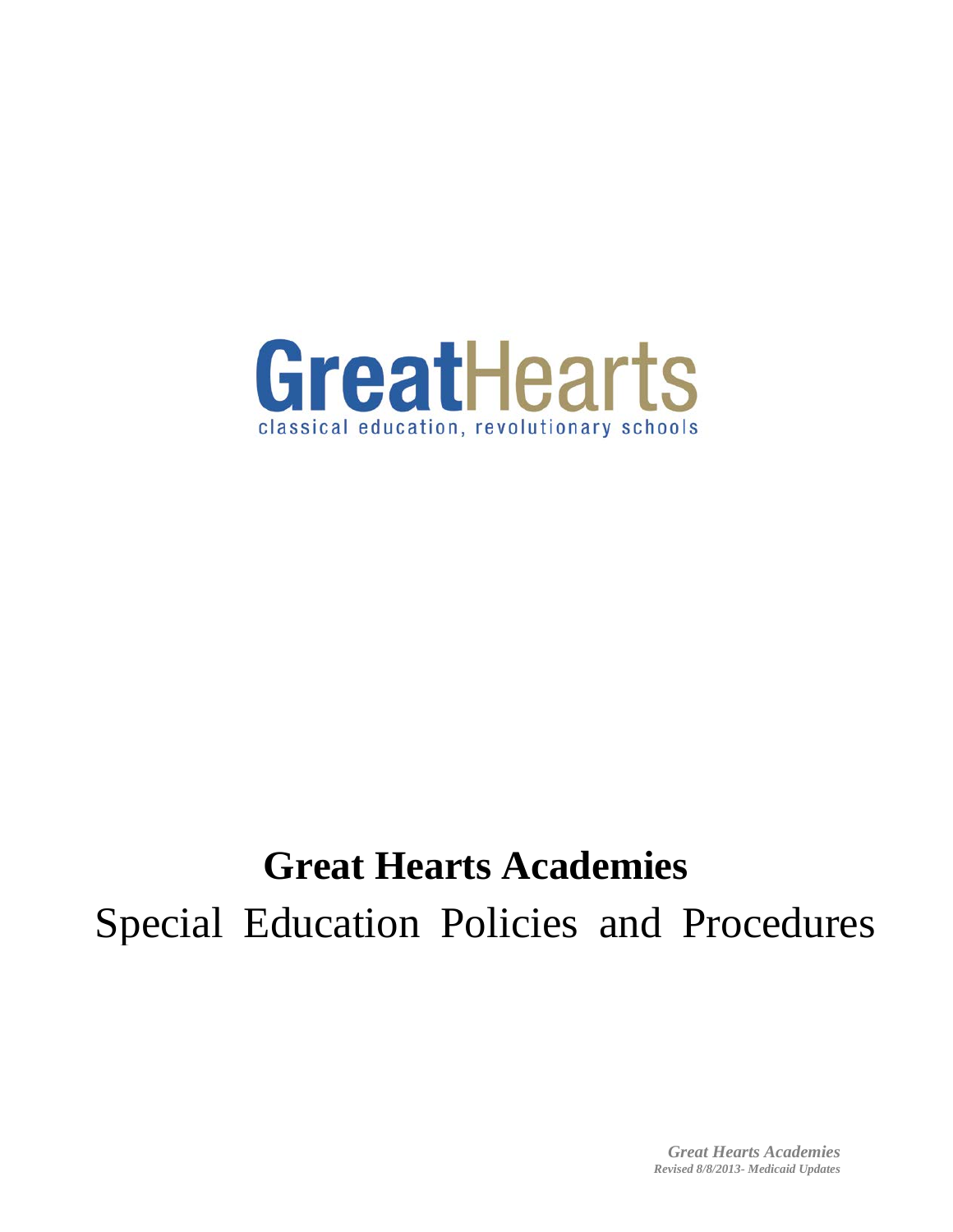## **CHILD FIND Policy & Procedure Checklist**

### *POLICY*

Great Hearts Academies will ensure that all children with disabilities within the boundaries of Great Hearts Academies, including children with disabilities who are homeless or wards of the State, and children with disabilities attending private schools or who are home schooled, and who are in need of special education and related services are identified, located and evaluated.

### *PROCEDURES*

#### **§300.111 CHILD FIND**

1) **Unified School Districts**, **Elementary School Districts** and **Union High School Districts** will identify, locate, and evaluate all children with disabilities **within their geographic boundaries** who are in need of special education and related services**.**

This must include:

- a) Children who are homeless;
- b) Children who are highly mobile, including migrant children;
- c) Children who are wards of the state; and,
- d) Children attending private schools or who are home schooled.

**Great Hearts Academies** will identify, locate and evaluate all children with disabilities within their population served who are in need of special education and related services.

- 2) Child find must also include children who are suspected of being a child with a disability and in need of special education, even though:
	- a) They are advancing from grade to grade
	- b) Highly mobile children, including migrant children.
- 3) Great Hearts Academies will maintain a record of children who are receiving special education and related services.

#### **AAC R7-2-401.C Public Awareness**

- 1) Great Hearts Academies shall inform the general public and parents within its boundaries of responsibility of special education services for students aged 3 through 21 years and how to access those services, including information regarding early intervention services for children aged birth through 2 years.
- 2) **Unified School Districts**, **Elementary School Districts** and **Union High School Districts** are responsible for public awareness and child find for private schools within their geographic boundaries.

#### **AAC R7-2-401.D**

1) Great Hearts Academies shall establish, implement and disseminate written procedures for the identification and referral of all children with disabilities, birth through 21 years. **Unified School Districts**, **Elementary School Districts** and **Union High School Districts** must include children with disabilities attending private schools and home schools, regardless of severity of disability.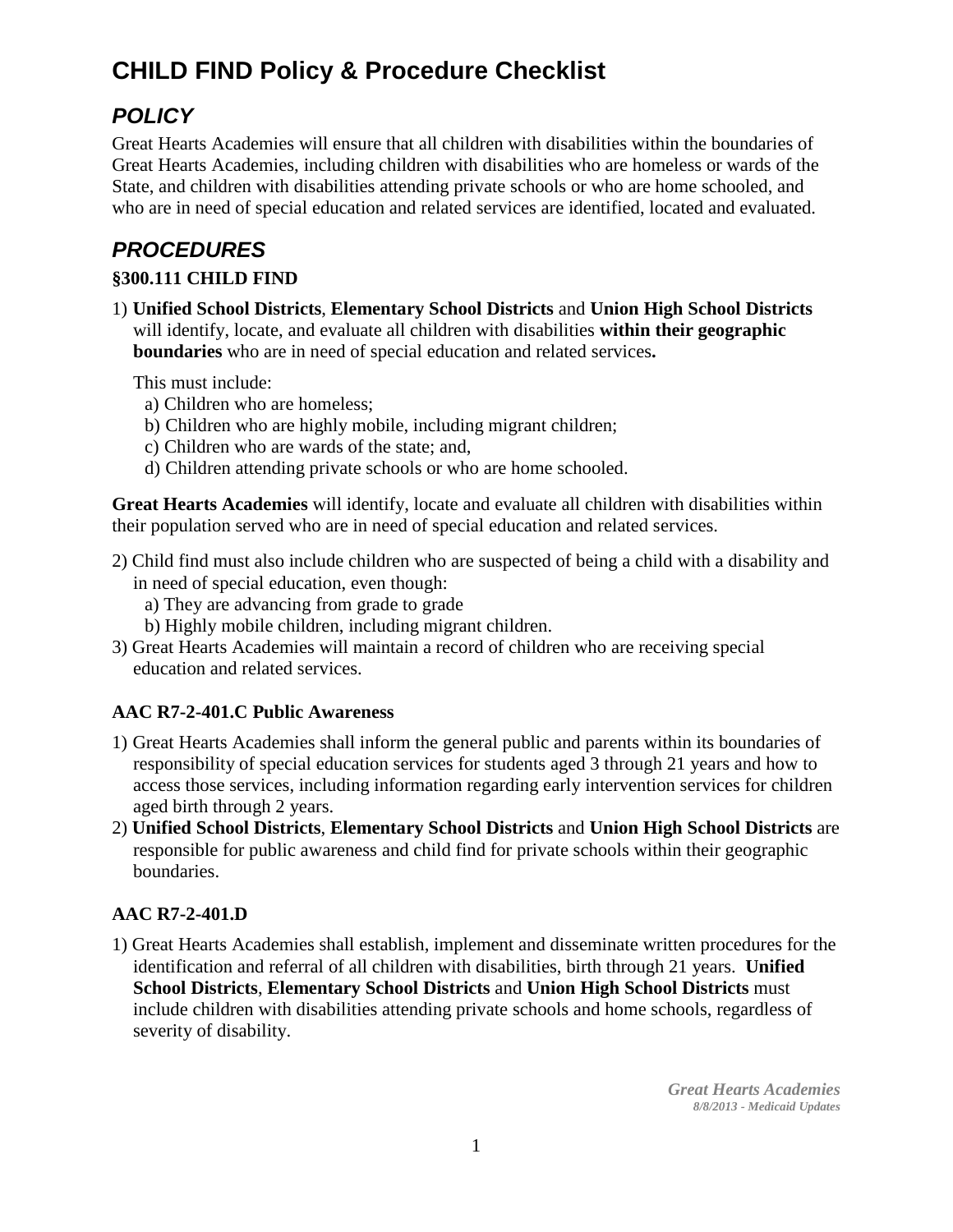- 2) Great Hearts Academies will require all school based staff to review the written procedures related to child identification and referral on an annual basis, and maintain documentation of the staff review.
- 3) Identification (screening for possible disabilities) shall be completed within 45 calendar days after:
	- a) Entry of each preschool or kindergarten student and any student enrolling without appropriate records or screening, evaluation, and progress in school; or
	- b) Parent notification of developmental or educational concerns
- 4) Screening procedures shall include vision and hearing status and consideration of the following areas:
	- a) Cognitive or academic;
	- b) Communication;
	- c) Motor;
	- d) Social or behavioral; and
	- e) Adaptive development.
- 5) For a student transferring into a school, Great Hearts Academies shall review enrollment data and educational performance in the prior school*.* If there is a history of special education for a student not currently eligible for special education or poor progress, the name of the student shall be submitted to the administrator for consideration of the need for a referral for a full and individual evaluation or other services.
- 6) If a concern about a student is identified through screening procedures or review of records, the parents of the student shall be notified of the concern within 10 school days and informed of Great Hearts Academies' procedures to follow-up on the student's needs.
- 7) Great Hearts Academies shall maintain documentation of the identification procedures utilized, the dates of entry into school, notification by parents of a concern and the dates of screening. The dates shall be maintained in the student's permanent records.
- 8) If the screening indicates a possible disability, the name of the student shall be submitted to the administrator for consideration of the need for a referral for a full and individual evaluation or other services. A parent or a student may request an evaluation of the student.
- 9) If, after consultation with the parent, Great Hearts Academies determines that a full and individual evaluation is not warranted, Great Hearts Academies shall provide prior written notice and procedural safeguards notice to the parent in a timely manner.

## **DISCIPLINE Policy & Procedure Checklist**

### *POLICY*

A child with a disability may be disciplined for a violation of the student code of conduct, including removal from his or her current placement to an appropriate interim alternative educational setting, another setting, suspension, or expulsion in accordance with IDEA Regulations §§300.530 through 300.536.

### *PROCEDURES*

#### **§300.530 AUTHORITY OF SCHOOL PERSONNEL**

1) On a case-by-case basis and in consideration of any unique circumstances, school

*Great Hearts Academies 8/8/2013 - Medicaid Updates*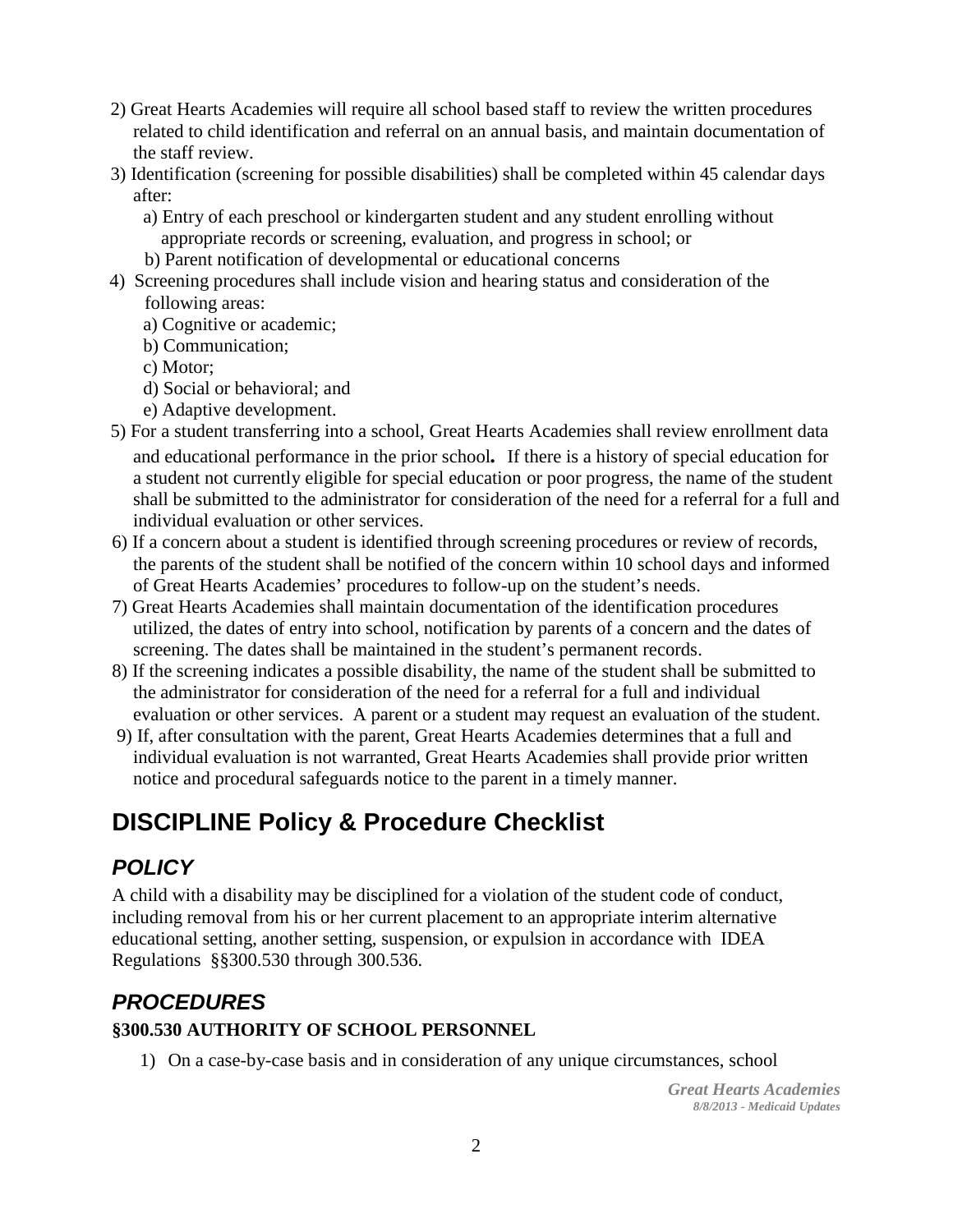personnel may remove a child with a disability who violates a student code of conduct from his or her current placement to an appropriate interim alternative educational setting, another setting, or suspension, for not more than 10 consecutive school days (to the extent those alternatives are applied to children without disabilities), and for additional removals of not more than 10 consecutive school days in that same school year for separate incidents of misconduct, as long as those removals do not constitute a change of placement under §300.536.

- 2) After a child with a disability has been removed from his or her current placement for 10 school days in the same school year, during any subsequent days of removal Great Hearts Academies must provide services to the extent required to:
	- Enable the child to continue to participate in the general education curriculum, although in another setting, and to progress toward meeting his/her IEP goals; and
	- Receive, as appropriate, a functional behavioral assessment, behavioral intervention services and modifications that are designed to address the behavior violation so that it does not recur.
- 3) Great Hearts Academies is only required to provide services during periods of removal to a child with a disability who has been removed from his or her current placement for 10 days or less in that school year, if it provides services to non-disabled children similarly removed.
- 4) After a child with a disability has been removed from his or her current placement for 10 school days, and the current removal is for not more than 10 consecutive school days and not a change of placement, school personnel, in consultation with at least one of the child's teachers, determine the extent to which services are needed, so as to enable the child to continue to participate in the general education curriculum and to progress toward meeting the IEP goals.
- 5) If the removal is a change in placement, the child's IEP Team determines the appropriate services.
- 6) Within 10 school days of any decision to change the placement of a child with a disability because of a violation of a code of student conduct, Great Hearts Academies, parent, and relevant members of the IEP Team must review all relevant information in the student's file, the IEP, teacher observations, and any relevant information to determine:
	- a) if the conduct was caused by, or had a direct and substantial relationship to, the child's disability; or
	- b) if the conduct in question was the direct result of Great Hearts Academies' failure to implement the IEP.
- 7) The conduct must be determined to be a manifestation of the disability if either (6) (a) or (b) occurred, and, if the IEP was not implemented, Great Hearts Academies must take immediate steps to remedy that deficiency.
- 8) If Great Hearts Academies, parent, and relevant members of the IEP Team determine that the conduct was a manifestation of the child's disability, the child must be returned to the placement from which the child was removed, unless the parent and public agency agree to a change of placement. The IEP Team must either:
	- Conduct a functional behavioral assessment, unless already done, and implement a behavioral intervention plan; or
	- If a behavioral intervention plan has already been developed, review the plan and modify it, as necessary, to address the behavior.

9) School personnel may remove a student to an interim alternative educational setting for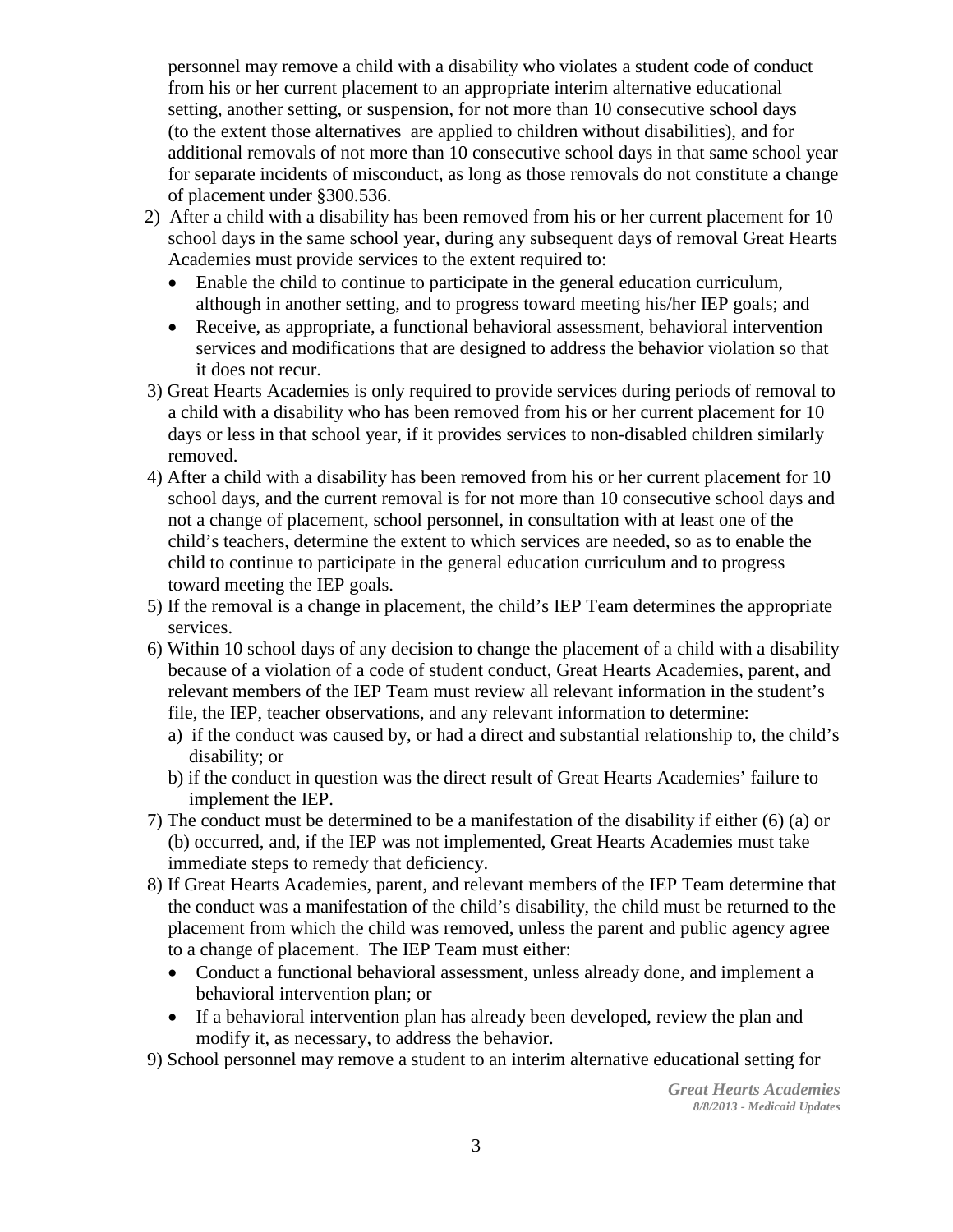not more than 45 school days without regard to manifestation of disability if the child:

- Carries a weapon to or possesses a weapon at school, on school premises, to or at a school function under the jurisdiction of a state or public education agency;
- Knowingly possesses or uses illegal drugs, or sells or solicits the sale of a controlled substance, while at school, on school premises, or at a school function under the jurisdiction of a state or public education agency; or
- Has inflicted serious bodily injury upon another person while at school, on school premises, or at a school function under the jurisdiction of a state or public education agency.
- 10) The public education agency will notify parents and provide notice of procedural safeguard on the day the PEA determines the student has violated the code of conduct, and the violation constitutes and change in placement (i.e., interim alternative education setting).

#### **§300.531 DETERMINATION OF SETTING**

The child's IEP Team determines the interim alternative educational setting for services.

#### **§300.532 APPEAL**

- 1) The parent of a child with a disability who disagrees with any decision regarding placement under §§300.530 and 300.531 or the manifestation determination may appeal the decision by requesting an expedited due process hearing in conformance with §§300.310 through 300.314 and AAC R7-2-405.I.
- 2) A public agency that believes that maintaining the current placement of the child is substantially likely to cause injury to the child or others may appeal the decision by requesting an expedited due process hearing in conformance with §§300.310 through 300.314 and AAC R7-2-405.I.

#### **§300.533 PLACEMENT DURING APPEALS**

The student must remain in the interim alternative educational setting pending the decision of the hearing officer or expiration of the interim setting, whichever comes first, unless the parent and public agency agree otherwise.

#### **§300.534 PROTECTIONS FOR CHILDREN NOT DETERMINED ELIGIBLE FOR SPECIAL EDUCATION AND RELATED SERVICES**

- 1) A non-eligible student who engaged in a behavior that violated a code of student conduct may assert protections if Great Hearts Academies had knowledge that the child was a child with a disability before the behavior that precipitated the disciplinary action occurred. A public agency must be deemed to have such knowledge if:
	- The parent of the child expressed concern in writing to supervisory or administrative personnel of the appropriate educational agency, or a teacher of the child, that the child is in need of special education and related services;
	- The parent of the child requested an evaluation of the child pursuant to §§300.300 through 300.311; or
	- The teacher of the child, or other personnel of Great Hearts Academies, expressed specific concerns about a pattern of behavior demonstrated by the child directly to the director of special education or to other supervisory personnel of the agency.
- 2) A public agency would not be deemed to have knowledge if the parent of the child: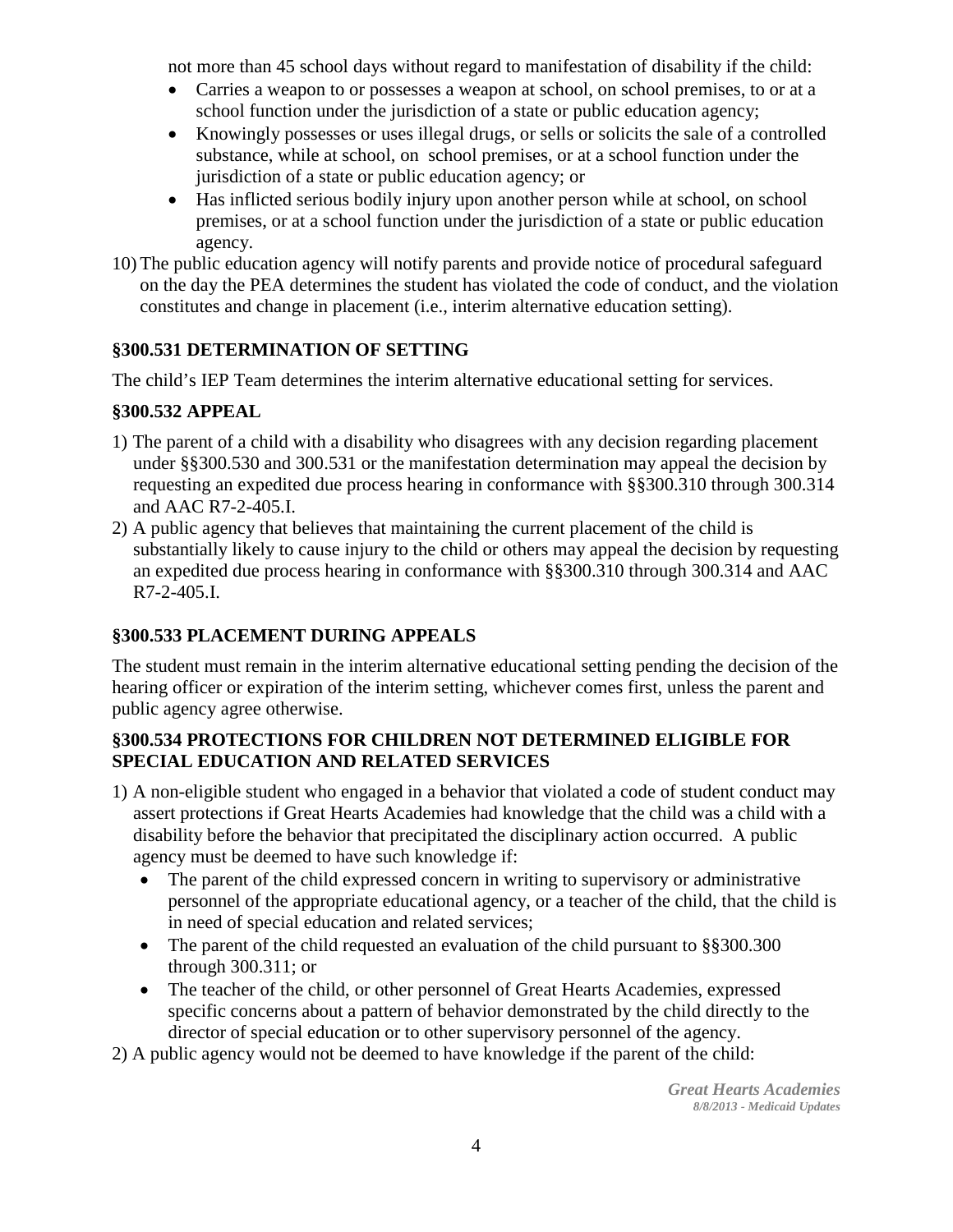- Has not allowed an IDEA evaluation of the child;
- Has refused special education services for the child; or
- The child has been evaluated and determined to not be a child with a disability under IDEA.
- 3) If a public agency does not have knowledge that a child is a child with a disability prior to taking disciplinary measures against the child, the child may be disciplined as other children without disabilities who engage in comparable behaviors.
- 4) If an evaluation is requested during the time in which a child is subjected to disciplinary measures, the evaluation must be conducted in an expedited manner.
	- Until the evaluation is completed, the child remains in the educational placement determined by Great Hearts Academies, which can include suspension or expulsion without educational services.
	- If the child is determined to be a child with a disability, the agency must provide special education and related services in accordance with this part, including the requirements of §§300.530 through 300.536.

#### **§300.535 REFERRAL TO AND ACTION BY LAW ENFORCEMENT AND JUDICIAL AUTHORITIES**

- 1) Great Hearts Academies may report a crime committed by a child with a disability to appropriate authorities to enable them to exercise their responsibilities.
- 2) Great Hearts Academies reporting a crime committed by a child with a disability will ensure that copies of the special education and disciplinary records of the child are transmitted for consideration by the appropriate authorities to whom the agency reports the crime, but only to the extent permitted by FERPA.

#### **§300.536 CHANGE OF PLACEMENT BECAUSE OF DISCIPLINARY REMOVALS**

1) A change of placement occurs if:

- The removal is for more than 10 consecutive school days; or
- The child has been subjected to a series of removals that constitute a pattern
- because the series of removals total more than 10 school days in a school year;
- because the child's behavior is substantially similar to the behavior in previous incidents that resulted in a series of removals; and
- because of such additional factors as the length of each removal, the total amount of time the child has been removed, and the proximity of the removals to one another.
- 2) Great Hearts Academies will determine on a case-by-case basis whether a pattern of removals constitutes a change of placement, and such determinations are subject to review through due process and judicial proceedings.

## **FREE APPROPRIATE PUBLIC EDUCATION (FAPE) Policy & Procedure Checklist**

### *POLICY*

A free appropriate public education (FAPE) will be available to all children within the boundaries of responsibility of Great Hearts Academies, including children with disabilities who

> *Great Hearts Academies 8/8/2013 - Medicaid Updates*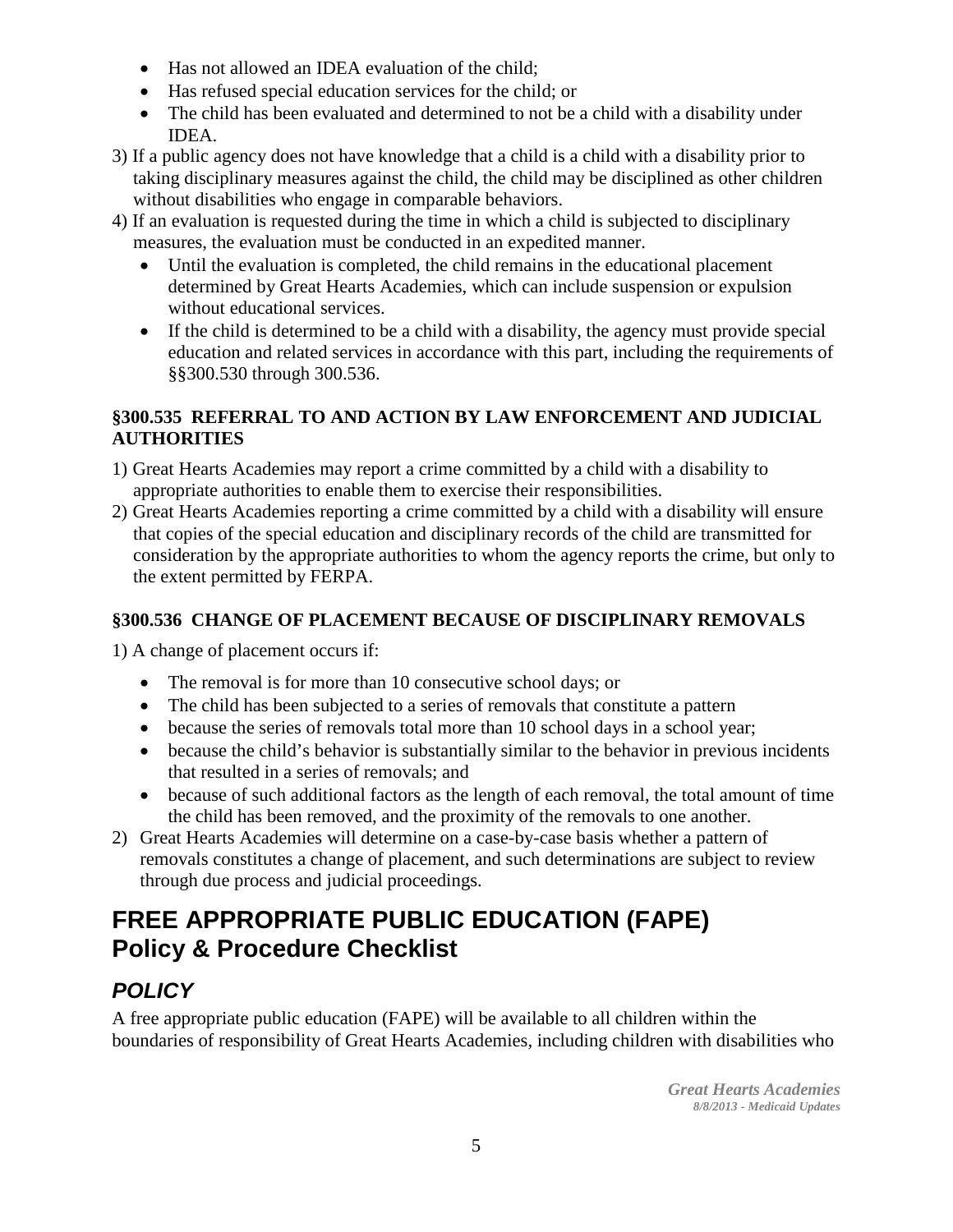have been suspended or expelled from school as provided for in §300.530(d) of the IDEA regulations.

### *PROCEDURES*

#### **§300.306 AND, IF APPLICABLE, 300.308**

**All Public Agencies** will make the determination that a child is eligible for special education and related services on an individual basis by a properly constituted team.

#### **§300.101 FREE APPROPRIATE PUBLIC EDUCATION**

#### **1) For PRESCHOOL CHILDREN (3 to 5)**

#### **Unified Districts and Elementary Districts will**:

- Make FAPE available no later than the child's third birthday;
- Ensure that an IEP or an IFSP is in effect for each child by that date;
- Ensure that a child's IEP Team determines the date when services under the IEP or IFSP will begin if a child's third birthday occurs during the summer.

#### **Union High School Districts and Charter Schools will:**

Refer any children who are suspected of having a disability to the appropriate Unified District or Elementary District for evaluation and, if appropriate, for services.

#### **2) For SCHOOL-AGED CHILDREN (5 TO 21)**

**All Public Agencies** will make FAPE available to any child who needs special education and related services, even though the child has not failed or been retained in a course or grade, and is advancing from grade to grade.

#### **ARS 15-764 POWERS THE SCHOOL DISTRICT GOVERNING BOARD OR COUNTY SCHOOL SUPERINTENDENT**

- 1) Great Hearts Academies will establish policy and procedures with regard to allowable pupilteacher ratios and pupil-staff ratios within the PEA or county for provision of special education services.
- 2) The special education programs and services provided shall be conducted only in a school facility which houses regular education classes or in other facilities approved by the division of special education.

#### **§300.105 ASSISTIVE TECHNOLOGY**

- 1) Great Hearts Academies will ensure that assistive technology devices or services or both will be available to a child with a disability, if required, as a part of:
	- special education
	- related services
	- supplementary aids and service.
- 2) On a case-by-case basis, Great Hearts Academies will ensure the use of school-purchased assistive technology devices in a child's home or other setting if the child's IEP Team determines that the child needs access to those devices in order to receive FAPE.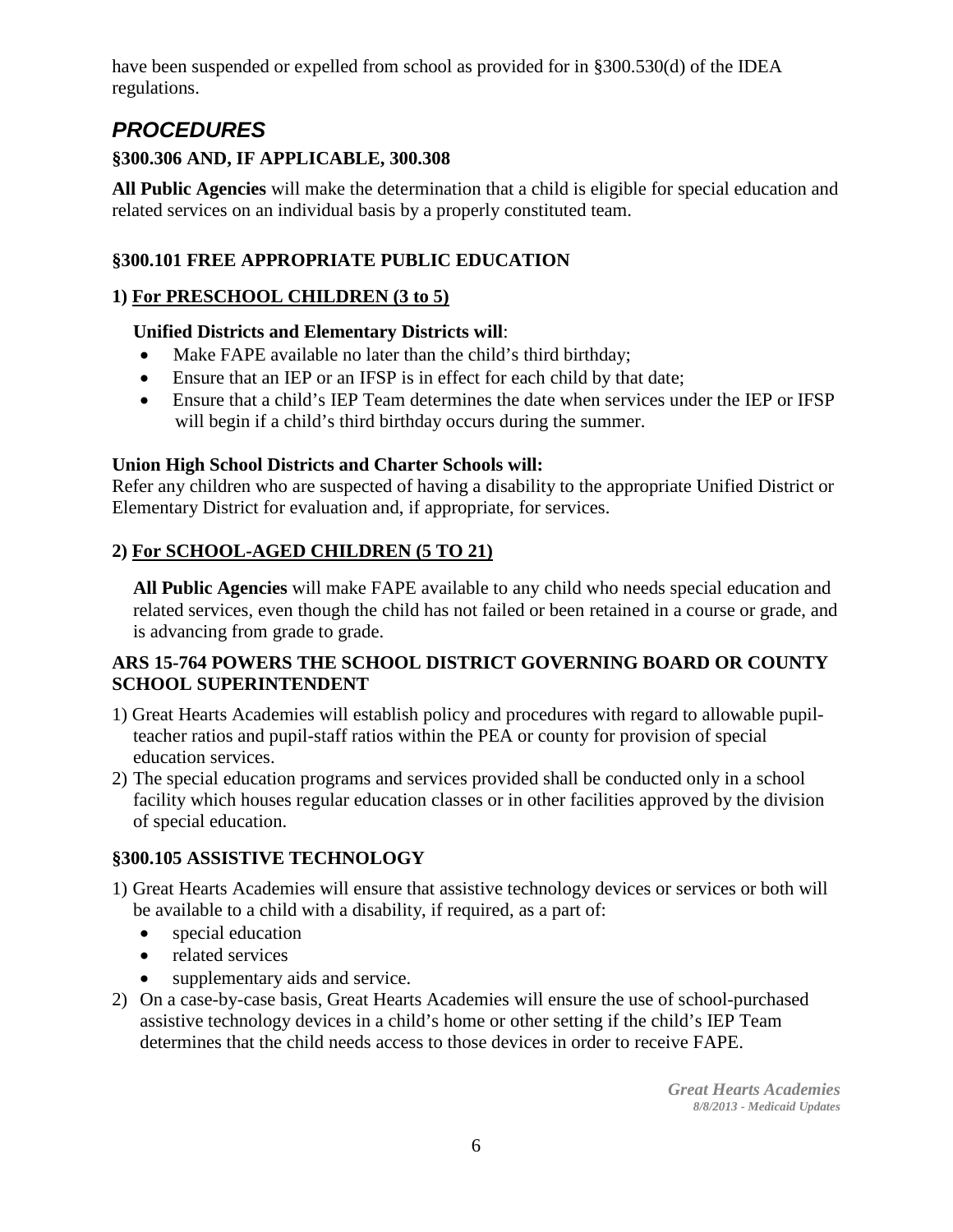#### **§300.106 EXTENDED SCHOOL YEAR SERVICES (ESY)**

- 1) Great Hearts Academies will make extended school year services available as necessary to provide FAPE to children with disabilities.
	- ESY services will be provided only if a child's IEP team determines, in accordance with §§300.320-300.324, that the services are necessary for the provision of FAPE.
	- Services will not be: limited to a particular category of disability; or, unilaterally limited to the type, amount, or duration of services.

2) The ESY services that are provided to a child with a disability will:

- Be provided beyond the normal school year of the agency;
- Be provided in accordance with the child's IEP;
- Be provided at no cost to the parents of the child; and
- Meet the standards of the State.

#### **§300.107 NONACADEMIC SERVICES**

- 1) Great Hearts Academies will afford children with disabilities an equal opportunity for participation in nonacademic and extracurricular services and activities including, as determined appropriate and necessary by the child's IEP team, the provision of supplementary aids and services.
- 2) Nonacademic and extracurricular services and activities may include counseling services, athletics, transportation, health services, recreational activities, special interest groups or clubs sponsored by the public agency, referrals to agencies that provide assistance to individuals with disabilities, and employment of students, including both employment by Great Hearts Academies and assistance in making outside employment available.

#### **§300.108 PHYSICAL EDUCATION**

- 1) Great Hearts Academies will make regular physical education services available to children with disabilities to the same extent that the agency provides those services to children without disabilities, unless:
	- a) The child is enrolled full time in a separate facility; or
	- b) The child needs specially designed physical education as prescribed in the child's IEP.
- 2) If a child is enrolled in a separate facility, Great Hearts Academies will insure that the child receives appropriate physical education services.
- 3) If special physical education is prescribed in a child's IEP, Great Hearts Academies will provide for those services, either directly or through other public or private programs.

#### **§300.110 PROGRAM OPTIONS**

Great Hearts Academies will ensure that children with disabilities have available to them the variety of education programs and services that are available to nondisabled children, including art, music, industrial arts, consumer and homemaking education, and vocational education.

#### **§300.113 ROUTINE CHECKING OF HEARING AIDS AND EXTERNAL COMPONENTS OF SURGICALLY IMPLANTED MEDICAL DEVICES**

1) Great Hearts Academies will ensure that the hearing aids worn in school by children with hearing impairments are functioning properly; and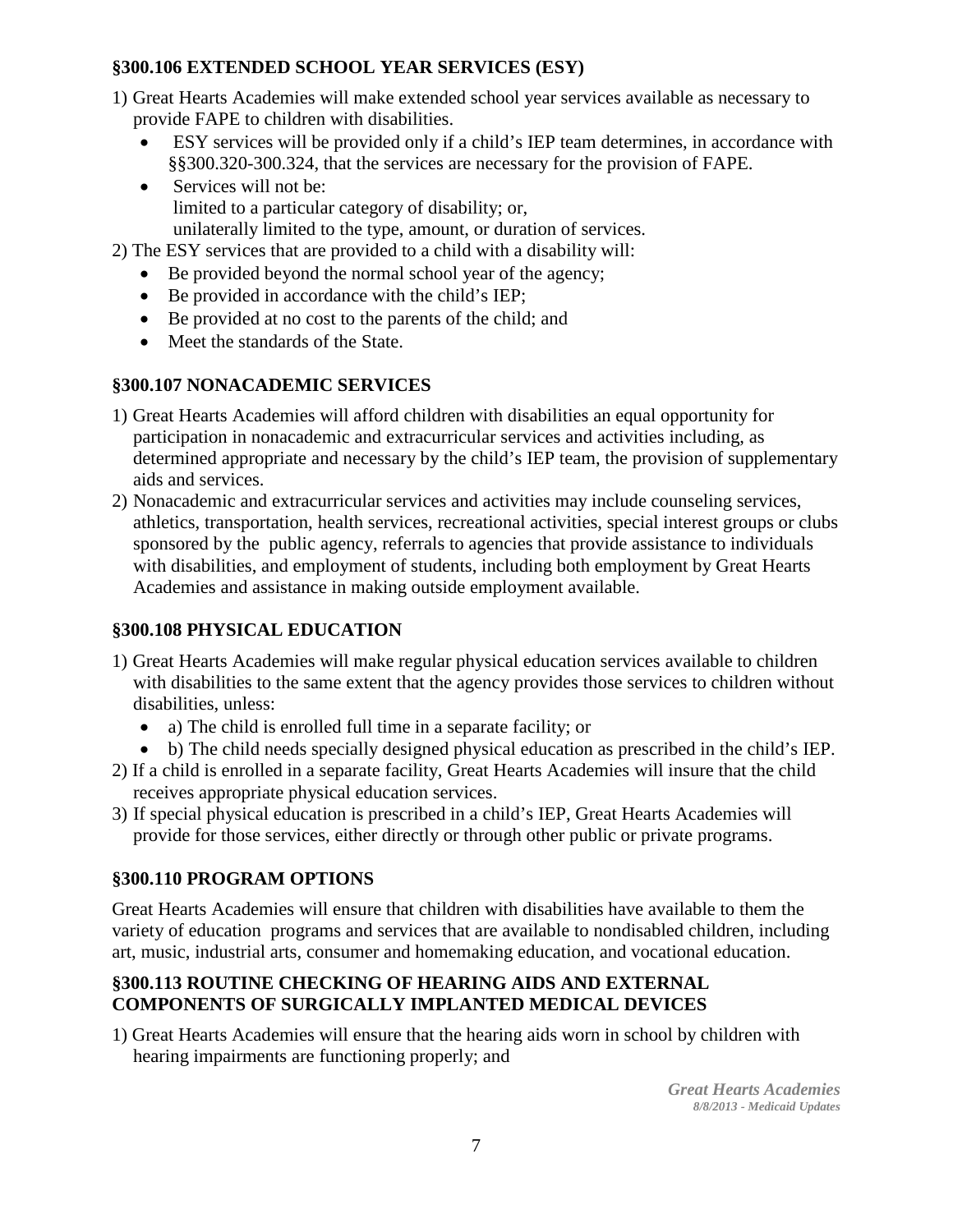2) The external components of surgically implanted medical devices (e.g., cochlear implants) are functioning properly, except that the agency will not be responsible for any post-surgical maintenance, programming or replacement of any component, external or internal, of the medical device.

#### **§300.154 METHODS OF ENSURING SERVICES**

- 1) Great Hearts Academies may use the Medicaid or other public benefits or insurance programs in which a child participates to provide or pay for services required under IDEA, as permitted under the public benefits or insurance program, except that Great Hearts Academies:
	- Parental consent is obtained prior to accessing a child's or parent's public benefits or insurance for the first time.
	- The public agency must provide a written notification to the child's parents before accessing the child's or parent's public benefits or insurance for the first time and prior to obtaining the one-time parental consent and annually thereafter.
	- May not require parents to sign up for or enroll in public benefits or insurance programs to receive FAPE;
	- May not require parents to incur out-of-pocket expenses such as payment of a deductible or co-pay for services required by IDEA, but may pay the cost that parents otherwise would be required to pay;
	- May not use a child's public benefit if that use would:
		- o decrease lifetime benefits;
		- o result in the family paying for non-school services that would otherwise be paid for by public benefits;
		- o increase premiums or lead to discontinuation of benefits; or
		- o risk loss of eligibility.
- 2) Great Hearts Academies must notify parents that their refusal to allow access to their public benefits does not relieve the agency of its responsibility to provide all required IDEA services.
- 3) Great Hearts Academies must obtain parent consent consistent with §300.09 each time that access to public benefits are sought.

## **GRADUATION Policy & Procedure Checklist**

### *POLICY*

Great Hearts Academies shall provide a FAPE to all eligible students until termination of eligibility due to graduation from secondary school with a regular diploma or due to exceeding 21 years of age, in accordance with §300.305 and ARS 15-701.01.(A)(3)and (B).

### *PROCEDURES*

#### **ARS 15-701.01(B) and AAC R7-2-301 (D)(1)**

1)Great Hearts Academies ensures that the governing board shall prescribe graduation criteria for students with disabilities from its high schools, which shall include accomplishment of the academic standards in at least reading, writing, mathematics, science and social studies, as determined by district assessment.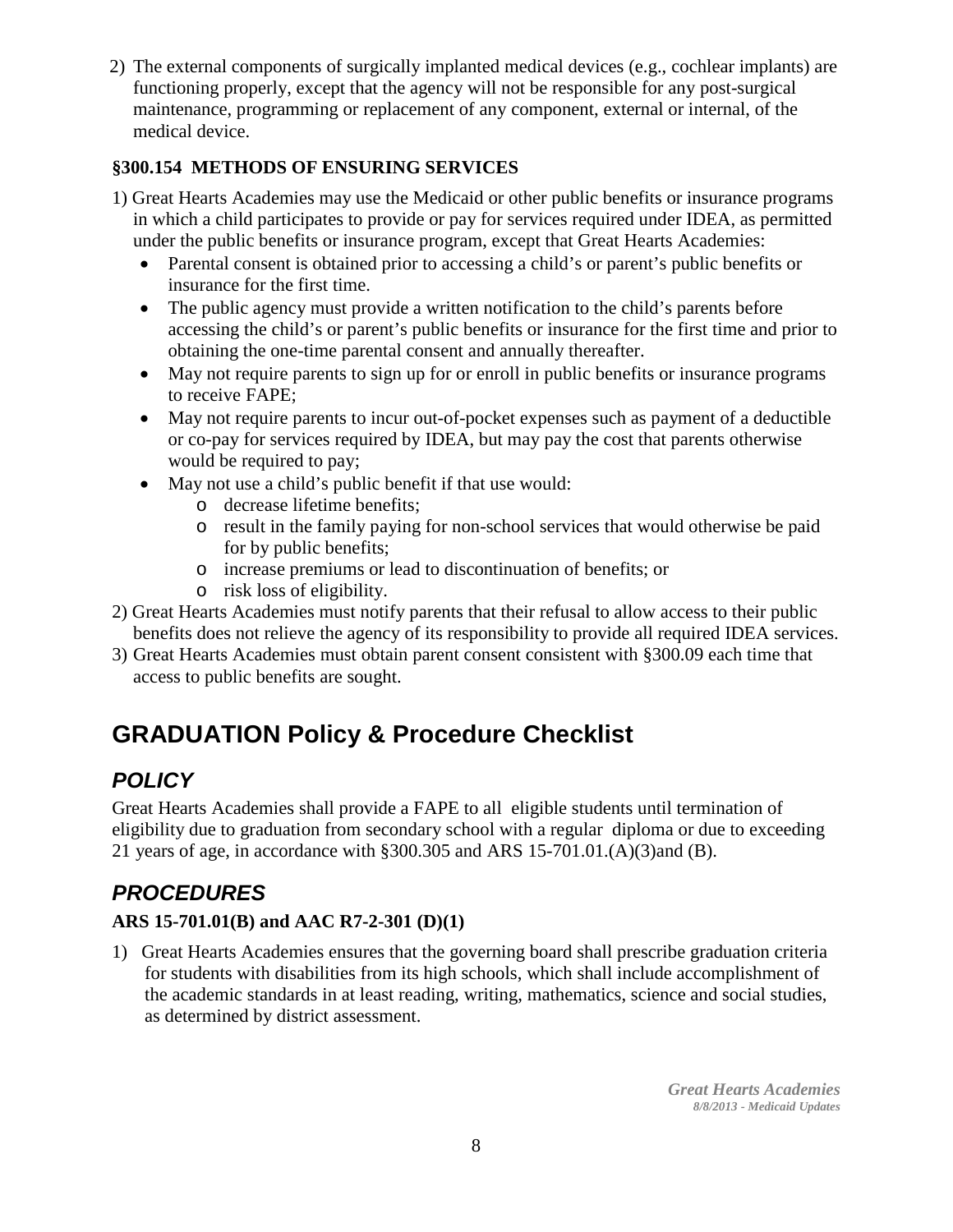2) Great Hearts Academies ensures that the governing board shall develop a course of study and graduation and promotion requirements for all students placed in special education programs in accordance with R7-2-401 et seq.

#### **§300.102 LIMITATION-EXCEPTION TO FAPE FOR CERTAIN AGES**

- 1) Great Hearts Academies will not be obligated to provide FAPE to students with disabilities who have graduated from high school with a regular high school diploma.
- 2) The exception does not apply to children who have graduated from high school but have not been awarded a regular high school diploma.
- 3) Graduation from high school with a regular high school diploma constitutes a change of placement requiring prior written notice in accordance with §300.503.

#### **§300.305 ADDITIONAL REQUIREMENTS FOR EVALUATIONS AND REEVALUATIONS**

- 1) An evaluation is not required before the termination of a child's eligibility due to graduation from secondary school with a regular diploma or due to exceeding 21 years of age.
- 2) For a child no longer eligible due to graduation or exceeding the age of eligibility, a public agency must provide the child with a summary of the child's academic achievement and functional performance, which shall include recommendations on how to assist the child in meeting the child's post-secondary goals.

#### **ARS 15-701.01(3) HIGH SCHOOL GRADUATION; REQUIREMENTS**

Pupils with disabilities as defined in ARS 15-761 or children who receive special education as defined in 15-763, shall not be required to achieve passing scores on competency tests (AIMS) in order to graduate from high school unless the pupil is learning at a level appropriate for the pupil's grade level in a specific academic area and unless a passing score on a competency test is specifically required in a specific academic area by the pupil's IEP as mutually agreed on by the pupil's parents (or 18 year old student) and IEP Team.

### **INDIVIDUALIZED EDUCATION PROGRAM (IEP) Policy & Procedure Checklist**

### *POLICY*

Great Hearts Academies shall ensure that an IEP is developed and implemented for each eligible child served by Great Hearts Academies and for each eligible child placed in or referred to a private school or facility by Great Hearts Academies in accordance with §300.320-325 of the IDEA regulations.

### *PROCEDURES*

#### **§300.320 CONTENTS OF THE IEP**

1) The contents of each IEP will include a statement of:

- a) The child's present levels of academic achievement and functional performance, including:
	- i) how the child's disability affects the child's involvement and progress in

*Great Hearts Academies 8/8/2013 - Medicaid Updates*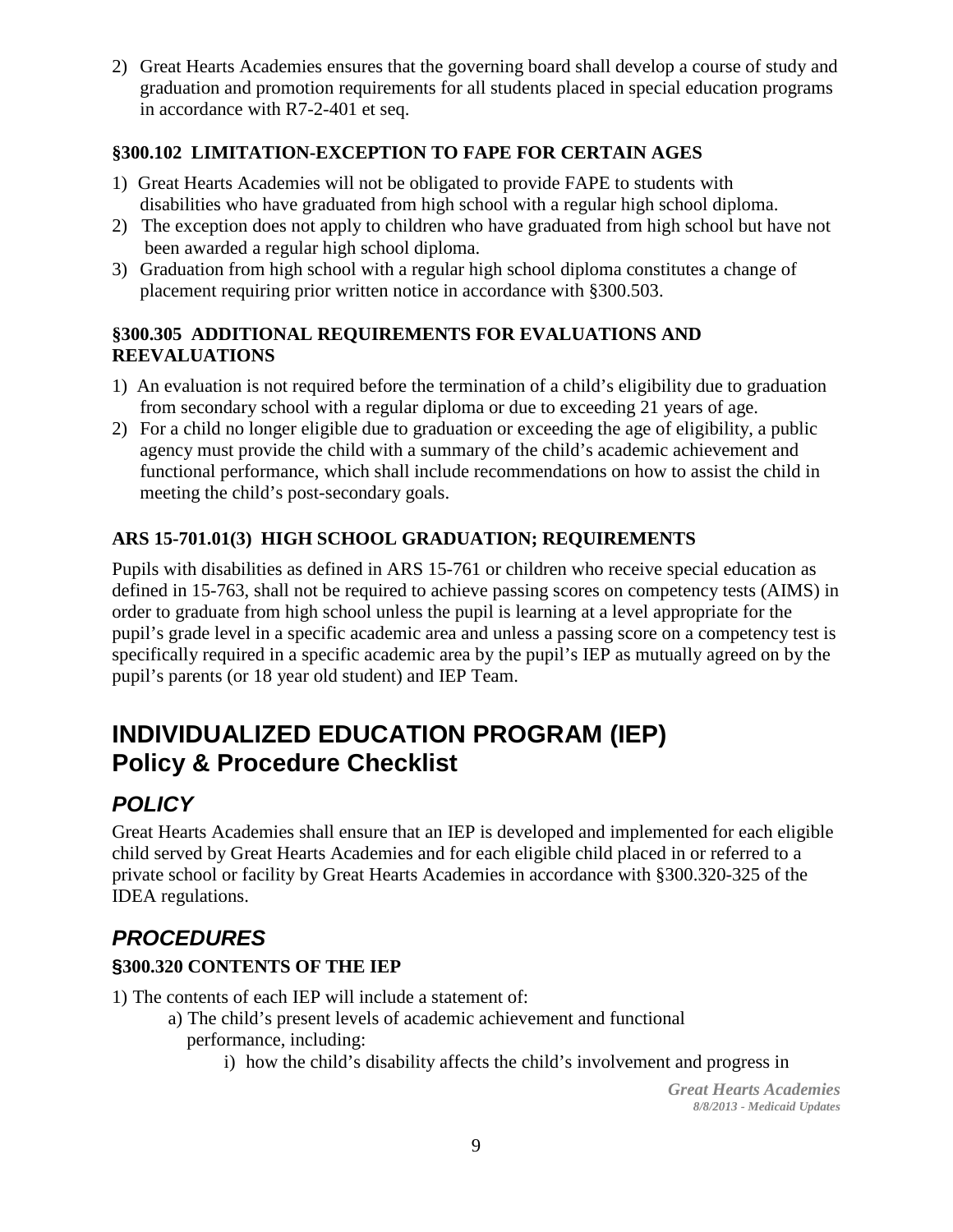the general curriculum; or

- ii) for preschool children, as appropriate, how the disability affects the child's participation in appropriate activities;
- b) Measurable annual goals, including academic and functional goals designed to:
	- i) meet the child's needs that result from the child's disability to enable the child to be involved in and make progress in the general education curriculum; and
	- ii) meet each of the child's other educational needs that result from the child's disability;
	- iii) for children with disabilities who take alternate assessments (AIMS A) aligned to alternate achievement standards, a description of benchmarks or short-term objectives;
- c) How the child's progress toward meeting the IEP goals will be measured and when periodic reports on the child's progress toward the goals will be provided;
- d) The special education and related services to be provided to the child, the supplementary aids and services to be provided to the child or on behalf of the child, the program modifications or supports for school personnel that will be provided to enable the child:
	- i) to advance appropriately toward attaining the annual goals;
	- ii) to be involved in and progress in the general education curriculum and
	- iii) to participate in extracurricular and other nonacademic activities with other children with disabilities and nondisabled children.
- e) The extent, if any, to which the child will not participate with nondisabled children in the regular class and in extracurricular and other nonacademic activities;
- f) Any individual accommodations that are needed to measure the academic achievement and functional performance of the child on State and district-wide assessments;
- g) If the IEP team determines that the child must take an alternate assessment instead of a particular regular State or district-wide assessment of student achievement, a statement of why:

i) the child cannot participate in the regular assessment; and

- ii) the particular alternate assessment selected is appropriate for the child;
- h) The projected date for the beginning of the services and modifications and the anticipated frequency, location, and duration of those services and modifications.
- i) Beginning not later than the first IEP to be in effect when the child turns 16, or younger if determined appropriate by the IEP team, and updated annually, the IEP will also include a statement of :
	- appropriate measurable postsecondary goals based upon age appropriate transition assessments related to training, education, employment, and, where appropriate independent living skills;
	- transition services (including courses of study) needed to assist the child in reaching those goals.
- j) Beginning not later than one year before a student reaches the age of 18, the IEP will include a statement that the parents and the student have been informed of the rights under Part B, if any, that will transfer to the student on reaching the age of 18.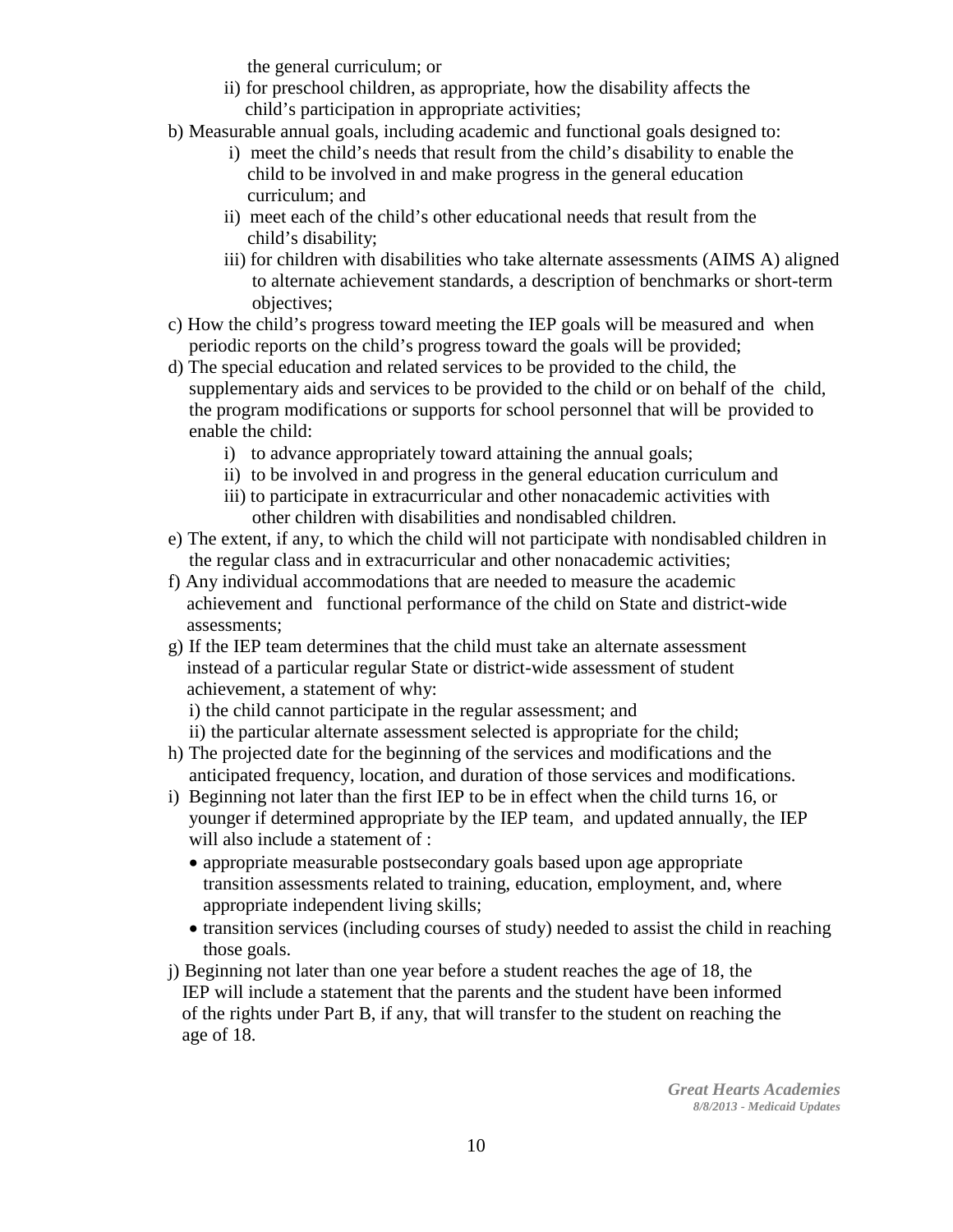#### **§300.321 THE IEP TEAM**

- 1) The IEP team for each child with a disability will include:
	- a) The parents of the child;
	- b) Not less than one regular education teacher of the child (if the child is, or may be, participating in the regular education environment);
	- c) Not less than one special education teacher of the child, or where appropriate, not less than one special education provider of the child;
	- d) A representative of Great Hearts Academies who:
		- is qualified to provide, or supervise the provision of, specially designed instruction to meet the unique needs of children with disabilities;
		- is knowledgeable about the general education curriculum; and
		- is knowledgeable about the availability of resources of Great Hearts Academies;
		- may be a public agency team member described in (b) through (f) if the above criteria are met.
	- e) An individual who can interpret the instructional implications of evaluation results, who may be a member of the team described in (b) through (f).
	- f) At the discretion of the parent or the agency, other individuals who have knowledge or special expertise regarding the child, including related services personnel as appropriate; and
	- g) Whenever appropriate, the child with a disability.
	- h) A child of any age if the purpose of the meeting is to consider postsecondary goals and transition services needed to assist the child in reaching the IEP goals;
	- i) If the student does not attend the IEP meeting, Great Hearts Academies will take other steps to ensure that the student's preferences and interests are considered.
	- j) To the extent appropriate and with consent of the parents or the adult child, Great Hearts Academies will invite a representative of any participating agency that is likely to be responsible for providing or paying for transition services for a child who is transitioning from AzEIP, representatives from AzEIP must be invited to the initial IEP if the parent requests.
- 2) A member of the IEP team described in  $(A)(2)$  through  $(A)(5)$  is not required to attend the IEP meeting if the parent and the school agree in writing prior to the meeting that attendance is not necessary because the member's area of curriculum or related services is not being modified or discussed in the meeting.
- 3) A member of the IEP team described in (A)(2) through (A)(5) may be excused from attending the IEP meeting in whole or part when the meeting involves a modification to or discussion of the member's area of the curriculum or related services if the parent, in writing, and Great Hearts Academies consent to the excusal, and the member submits, in writing, to the IEP team, input into the development of the IEP prior to the meeting.
- 4) In the case of a child previously served by AzEIP, an invitation to the initial IEP Team meeting must, at the request of the parent, be sent to the AzEIP service coordinator to assist with the smooth transition of services.

#### **§300.322 PARENT PARTICIPATION**

- 1) The agency will take steps to ensure parent(s) of a child with a disability are present at each IEP meeting or are afforded the opportunity to participate by:
	- Notifying parents of the meeting early enough to ensure that they will have an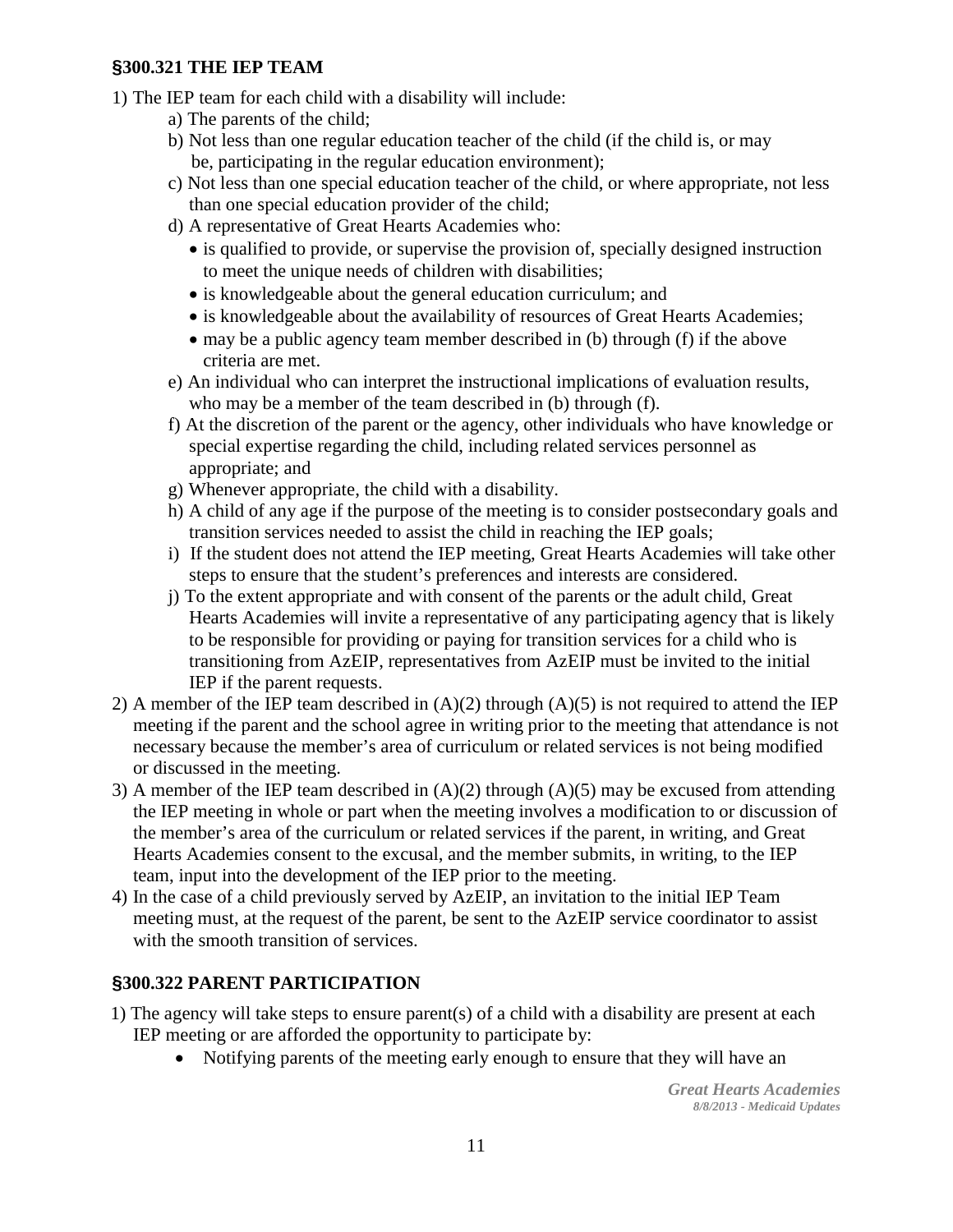opportunity to attend; and

- Scheduling the meeting at a mutually agreed on time and place.
- 2) The meeting notice will:
	- Indicate the purpose, time, and location of the meeting and who will be in attendance; and
	- Inform the parents of the provisions relating to the participation of other individuals who have knowledge or special expertise about the child and of representatives of the AzEIP (if the meeting is for an initial IEP of a child transitioning from AzEIP).
- 3) Beginning not later than the first IEP to be in effect when the child turns 16, the notice will also:
	- Indicate that a purpose of the meeting will be the consideration of postsecondary goals and transition services;
	- Indicate that the agency will invite the student
	- Identify any other agency that will be invited to send a representative.
- 4) If neither parent can attend, Great Hearts Academies will use other methods to ensure parent participation, including individual or conference telephone calls.
- 5) A meeting may be conducted without a parent in attendance if Great Hearts Academies is unable to convince the parents that they should attend. In this case, Great Hearts Academies will maintain a record of its attempts to arrange a mutually agreed on time and place, such as:
	- Detailed records of telephone calls made or attempted and the results of those calls;
	- Copies of correspondence sent to the parents' and any responses received; and
	- Detailed records of visits made to the parent's home or place of employment and the results of those visits.
- 6) Great Hearts Academies will take whatever action is necessary to help the parent understand the proceedings at the IEP meeting, including arranging for an interpreter for parents with deafness or whose native language is other than English.
- 7) Great Hearts Academies will give the parent a copy of the child's IEP at no cost to the parent.

#### **§300.323 WHEN IEPS MUST BE IN EFFECT**

- 1) At the beginning of each school year, Great Hearts Academies must have in effect for each child with a disability in its jurisdiction, an IEP as defined in 300.320.
- 2) Great Hearts Academies will ensure that:
	- A meeting to develop an IEP for an eligible child is conducted within 30 days of a determination of eligibility for special education and related services.
	- As soon as possible following the development of the IEP, the services indicated in the IEP are made available to the child. An IEP will be in effect at the beginning of each school year.
- 3) For a child aged 2.9-5 years previously served by AzEIP, the IEP team will consider the contents of the child's IFSP. An IFSP may service as the IEP of the child if:
	- The agency has provided the parents with a detailed explanation of the differences between an IEP and an IFSP;
	- The parent and the agency agree in writing to the use of an IFSP;
	- The IFSP contains an educational component that promotes school readiness and includes pre-literacy, language and numeric skills; and
	- The IFSP is developed in accordance with IEP procedures.
- 4) Great Hearts Academies will ensure that each child's IEP is accessible to each regular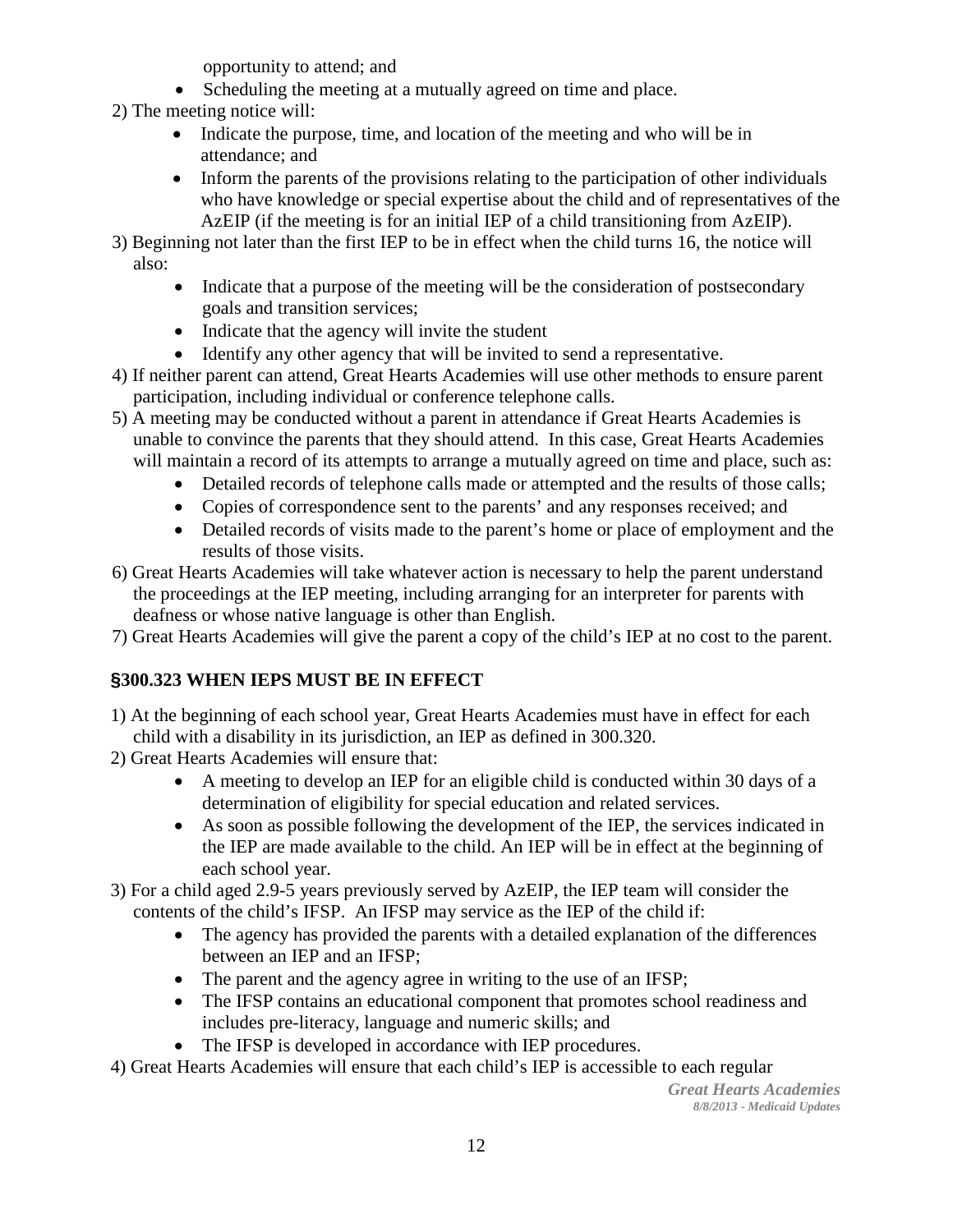education teacher, special education teacher, related service provider and any other service provider is who responsible for implementing the IEP.

- Each teacher and related service provider will be informed of his or her specific responsibilities in implementing the IEP; and
- The specific accommodations, modifications, and supports that must be provided for the child in accordance with the IEP.
- 5) For a child with an IEP who transfers into Great Hearts Academies from another public agency in Arizona, Great Hearts Academies, in consultation with the parents, will provide a free appropriate public education (including services comparable to the services described in the existing IEP) until the agency:
	- Reviews and adopts the child's IEP from the previous public agency, or
	- Develops, adopts, and implements a new IEP.
- 6) For a child with an IEP who transfers into Great Hearts Academies from another state, Great Hearts Academies, in consultation with the parents, will provide a free appropriate public education (including services comparable to the services described in the existing IEP) until the agency:
	- Conducts an evaluation for eligibility for special education in Arizona, or determines that such an evaluation is unnecessary; and
	- Develops, adopts, and implements a new IEP, if appropriate.
- 7) To facilitate the transition of a child enrolling from another public education agency, either from within or from outside of Arizona, Great Hearts Academies will take reasonable steps to promptly obtain the child's education records, including all records pertaining to special education, from the previous public agency in which the child was enrolled.
- 8) When a records request is received from another pubic agency, from either within or outside of Arizona, the agency will promptly respond to the request.

#### **§300.324 DEVELOPMENT, REVIEW AND REVISION OF AN IEP**

1) In developing each child's IEP, the IEP team will consider:

- The strengths of the child and the concerns of the parents for enhancing the education of their child;
- The results of the initial or most recent evaluation of the child; and
- The academic, developmental, and functional needs of the child.
- 2) In consideration of special factors, the IEP team must:
	- In the case of a child whose behavior impedes his or her learning or that of others, consider the use of positive behavioral interventions and supports, and other strategies to address that behavior;
	- In the case of a child with limited English proficiency, consider the language needs of the child as those needs relate to the child's IEP;
	- In the case of a child who is blind or visually impaired, provide for instruction in Braille and the use of Braille unless the IEP Team determines, after an evaluation of the child's reading and writing skills, needs, and appropriate reading and writing media (including an evaluation of the child's future needs for instruction in Braille or the use of Braille) that instruction in Braille or the use of Braille is not appropriate for the child;
	- Consider the communication needs of the child, and in the case of a child who is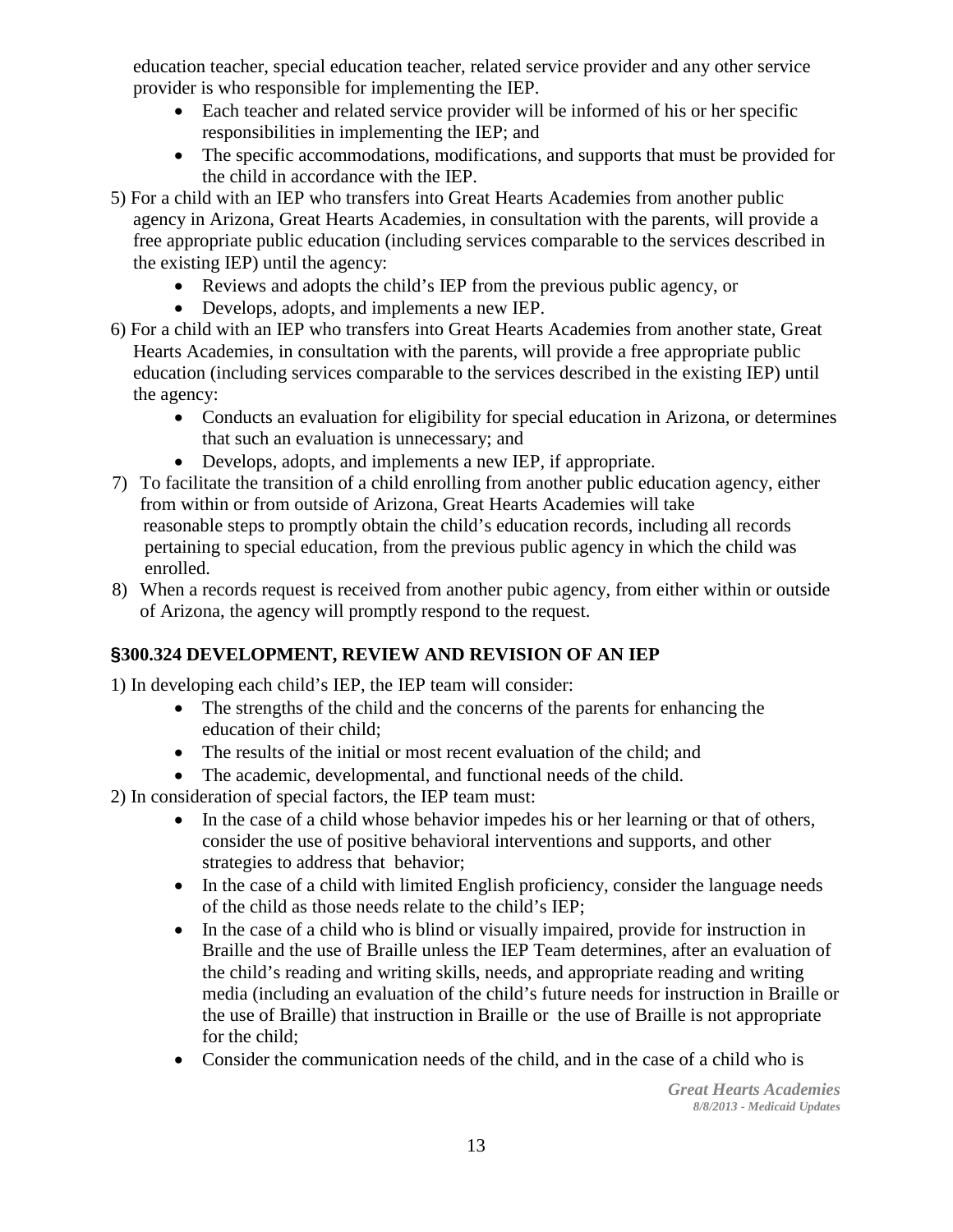deaf or hard of hearing, consider the child's language and communication needs, opportunities for direct communication with peers and professional personnel in the child's language and communication mode, academic level and full range of needs, including opportunities for direct instruction in the child's language and communication mode;

- Consider whether the child requires assistive technology devices and services.
- 3) The regular education teacher of a child with a disability, as a member of the IEP team, must, to the extent appropriate, participate in the development, review, and revision of the child's IEP, including the determination of:
	- Appropriate positive behavioral interventions and strategies for the child; and
	- Supplementary aids and services, program modifications, and/or supports for school personnel that will be provided for the child, consistent with §300.320(a)(4).
- 4) In making changes to the IEP after the annual IEP meeting, the parent and the agency may agree to amend the IEP without a meeting for the purpose of making those changes and, instead, develop a written document to amend or modify the child's current IEP. Great Hearts Academies must:
	- Inform all members of the child's IEP team of those changes, and
	- Upon request, provide the parents with the revised copy of the IEP.
- 5) To the extent possible, Great Hearts Academies will encourage the consolidation of evaluation, reevaluation and IEP meetings for a child.
- 6) Great Hearts Academies will ensure that the IEP team reviews the child's IEP periodically, but not less than annually, to determine if goals are being achieved, and revise the IEP, when appropriate, to address:
	- any lack of expected progress toward the annual goals and in the general education curriculum, if appropriate;
	- the results of any reevaluation;
	- information about the child provided to, or by the parents;
	- the child's anticipated needs, or other matters.
- 7) If a participating agency other than Great Hearts Academies fails to provide the transition services in an IEP, Great Hearts Academies must reconvene the IEP team to identify alternative strategies to meet the child's transition outcomes.

#### **§300.325 PRIVATE SCHOOL PLACEMENTS BY GREAT HEARTS ACADEMIES**

- 1) Before Great Hearts Academies places a child with a disability in a private school or facility, the agency must initiate and conduct a meeting to develop an IEP for the child and ensure that a representative of the private school or facility attends the meeting in person or by conference call.
- 2) Subsequent IEP reviews may be initiated and conducted by the private school at the discretion of Great Hearts Academies. However, Great Hearts Academies must ensure that:
	- The parents and public agency representative are involved in any decisions about the child's IEP; and
	- Agree to any proposed changes in the IEP before those changes are implemented.
- 3) Great Hearts Academies remains responsible to ensure FAPE to a child placed by Great Hearts Academies in a private school or facility.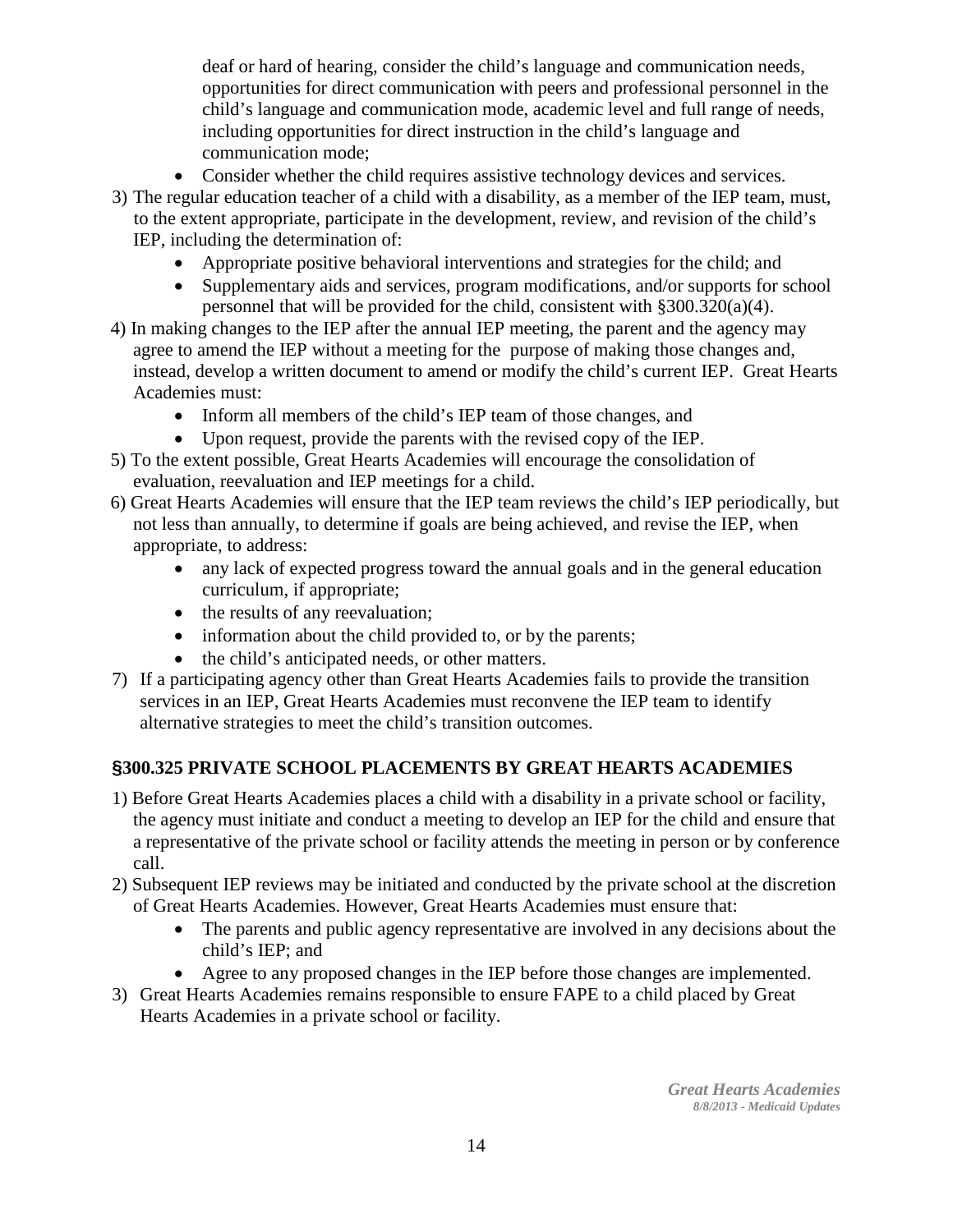#### **§300.327 EDUCATIONAL PLACEMENTS**

Great Hearts Academies must ensure that the parents of a child with a disability are members of any group that makes decisions on the educational placement of their child.

## **LEAST RESTRICTIVE ENVIRONMENT (LRE) Policy & Procedure Checklist**

### *POLICY*

Children with disabilities, including children in public or private institutions or other care facilities, will be educated to the maximum extent appropriate with children who are not disabled in accordance with §§300.114-300.117 of the IDEA regulations.

### *PROCEDURES*

#### **§300.114 LRE REQUIREMENTS**

Great Hearts Academies will ensure that special classes, separate schooling, or other removal of children with disabilities from the regular educational environment occurs only if the nature or severity of the disability is such that education in regular classes with the use of supplementary aids and services cannot be achieved satisfactorily.

#### **§300.115 CONTINUUM OF ALTERNATIVE PLACEMENTS**

- 1) Great Hearts Academies will make available a continuum of alternative placements to meet the needs of children with disabilities for special education and related services.
- 2) The continuum of alternative placements will include:
	- a) Instruction in regular classes, special classes, special schools, home instruction, and instruction in hospital and institutions;
	- b) Supplementary services, such as a resource room or itinerant instruction, to be provided in conjunction with regular class placement.

#### **§300.116 PLACEMENTS**

1) The placement decision for each child will be:

- a) Made by a group that includes the parents and other persons knowledgeable about the child, the meaning of the evaluation data, and the placement options;
- b) In conformity with the LRE provisions of the IDEA regulations;
- c) Determined at least annually;
- d) Based on the child's IEP; and,
- e) As close as possible to the child's home.
- 2) Unless the IEP of a child requires some other arrangement, the child will be educated in the school that he or she would attend if not disabled.
- 3) In selecting the LRE, consideration will be given to any potential harmful effect on the child or on the quality of services that s/he needs.
- 4) A child with a disability will not be removed from age-appropriate regular classrooms solely because of needed modifications in the general education curriculum.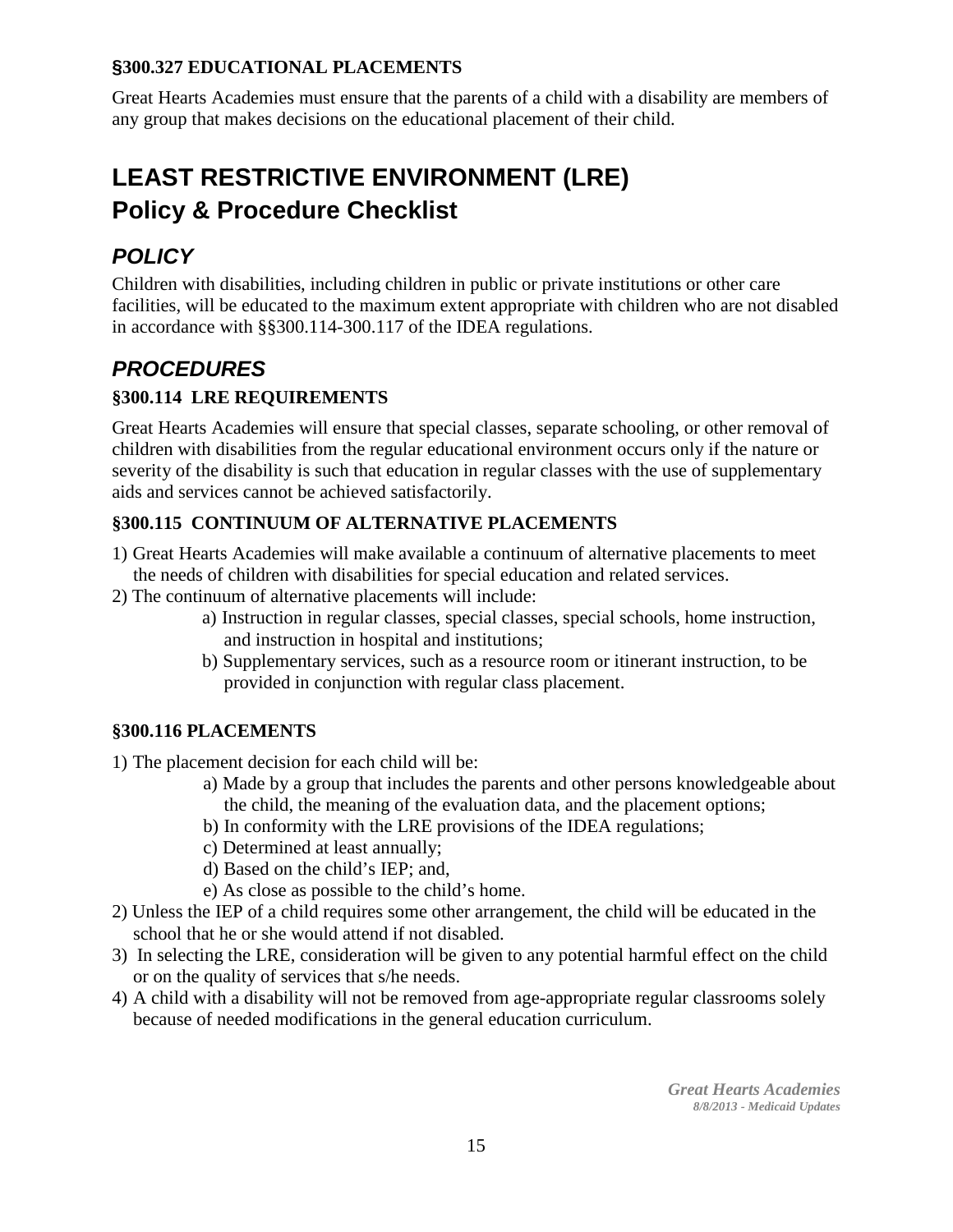#### **§300.117 NONACADEMIC SETTINGS**

- 1) In providing or arranging for the provision of nonacademic and extracurricular services and activities, including meals, recess periods, and other nonacademic activities, Great Hearts Academies must ensure that each child with a disability participates with nondisabled children in the extracurricular services and activities to the maximum extent appropriate to the needs of that child.
- 2) Great Hearts Academies will ensure that the supplementary aides and services determined by the IEP Team to be appropriate and necessary are provided to allow the child to participate in nonacademic settings.

## **PROCEDURAL SAFEGUARDS Policy & Procedure Checklist**

### *POLICY*

Great Hearts Academies will establish, maintain, and implement procedural safeguards that meet the requirements of §300.500 through 300.536 of the IDEA Regulations

### *PROCEDURES*

#### **§300.501 OPPORTUNITY TO EXAMINE RECORDS; PARENT PARTICIPATION IN MEETINGS**

- 1) Great Hearts Academies will ensure that the parents of a child with a disability shall be given an opportunity to inspect and review all education records with respect to the identification, evaluation, educational placement, and the provision of FAPE to the child.
- 2) Great Hearts Academies will ensure that the parents of a child with a disability shall:
	- be given an opportunity to participate in meetings with respect to the identification, evaluation, educational placement and the provision of FAPE to the child.
	- be provided notice consistent with §300.322 to ensure they have opportunity to participate in meetings.
	- be members of any group that makes decisions on the educational placement of their child
- 3) If neither parent can participate in a meeting in which a decision is to be made relating to the educational placement of their child, Great Hearts Academies must use other methods to ensure their participation, including individual or conference telephone calls, or video conferencing.
- 4) A placement decision may be made by a group without the involvement of the parent, if Great Hearts Academies is unable to obtain the parent's participation and has maintained a record of its attempts to ensure their involvement.

#### **§300.502 INDEPENDENT EDUCATIONAL EVALUATION**

- 1) The parents of a child with a disability have the right to obtain an independent educational evaluation of their child. Great Hearts Academies must provide to parents, upon request for an independent educational evaluation:
	- Information about where an independent educational evaluation may be obtained; and
	- The agency criteria applicable for independent educational evaluations. Agency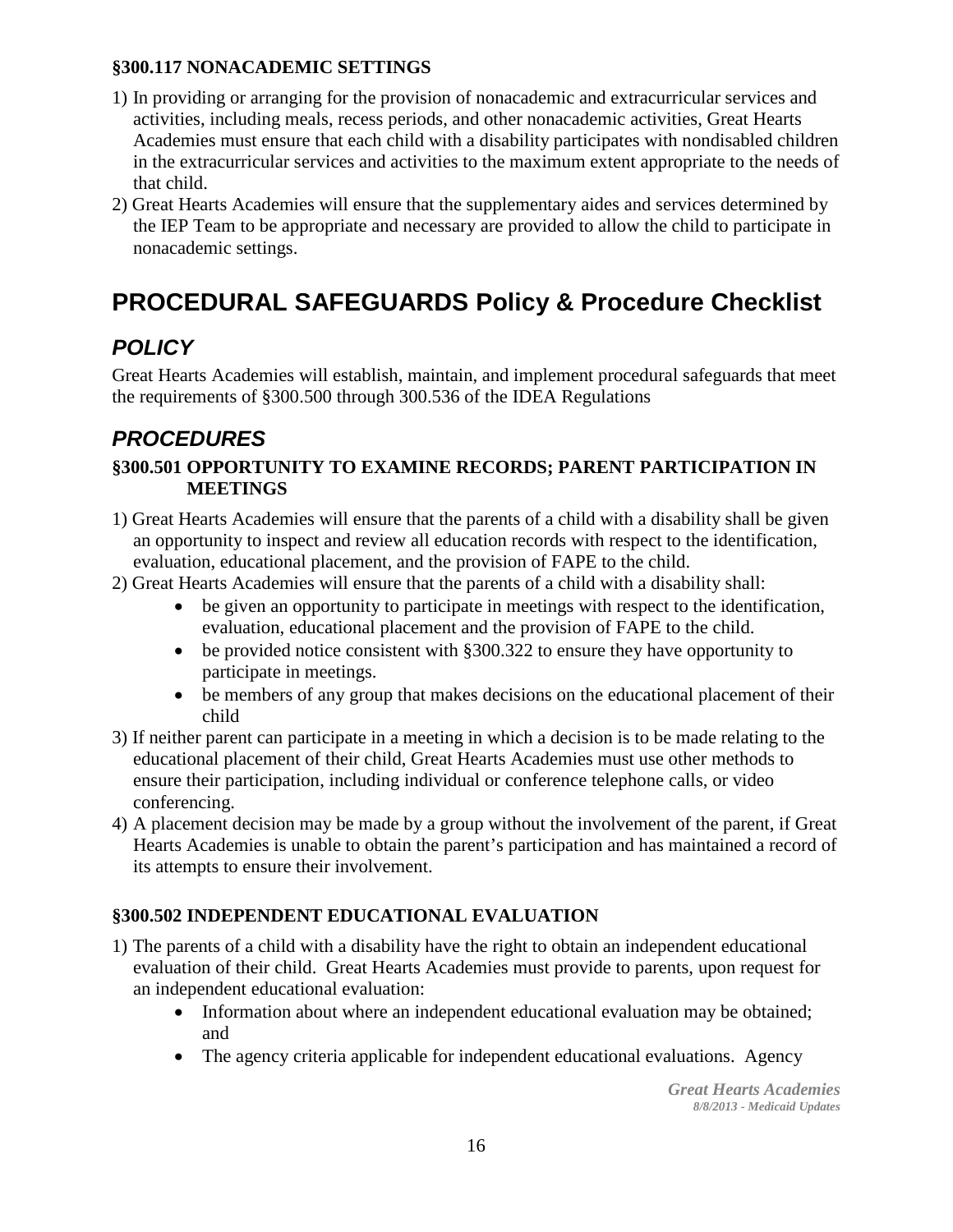criteria for the independent educational evaluation must be the same as the criteria the agency uses when it conducts an evaluation, to the extent consistent with the parent's right to an evaluation.

- 2) A parent has the right to an independent educational evaluation at public expense if the parent disagrees with an evaluation obtained by Great Hearts Academies. If a parent requests an independent educational evaluation at public expense, Great Hearts Academies must, without unnecessary delay, either
	- File for a due process hearing to show that its evaluation is appropriate; or
	- Ensure that an independent educational evaluation is provided at public expense, unless the agency demonstrates in a hearing that the evaluation obtained by the parent did not meet agency criteria.
- 3) If a due process hearing decision is that the agency's evaluation is appropriate, the parent still has the right to an independent educational evaluation, but not at public expense.
- 4) If a parent requests an independent educational evaluation, Great Hearts Academies may ask for the parent's reasons for the objections, but may not require the parent to provide an explanation and may not unreasonably delay either providing the independent educational evaluation at public expense or filing a request for due process to defend its evaluation.
- 5) A parent is entitled to only one independent educational evaluation at public expense each time Great Hearts Academies conducts an evaluation with which the parent disagrees.
- 6) The results of any independent educational evaluation which is obtained by or provided to Great Hearts Academies:
	- must be considered by Great Hearts Academies, if it meets agency criteria, in any decision with respect to the provision of FAPE to the child; and
	- may be presented by any party as evidence in a due process hearing.
- 7) If a hearing officer requests an independent educational evaluation as part of a due process hearing, the cost of the evaluation must be at public expense.

#### **§300.503 PRIOR NOTICE BY GREAT HEARTS ACADEMIES; CONTENT OF NOTICE**

- 1) Written notice must be given to the parents of a child with a disability a reasonable time before Great Hearts Academies
	- a) Proposes to initiate or change the identification, evaluation or educational placemen of the child or the provision of FAPE to the child; or
	- b) Refuses to initiate or change the identification, evaluation or educational placement of the child or the provision of FAPE to the child.
- 2) The notice must include:
	- a) A description of the action proposed or refused by the agency;
	- b) An explanation of why the agency proposes or refuses to take the action;
	- c) A description of each evaluation procedure, assessment, record or report the agency used as a basis for the proposed or refused action;
	- d) A statement that the parents of a child with a disability have protection under the procedural safeguards of this part and, if this notice is not an initial referral for evaluation, the means by which a copy of a description of the procedural safeguards can be obtained;
	- e) Sources for parents to contact to obtain assistance in understanding the provisions of this part;
	- f) A description of other options that the IEP Team considered and the reasons why those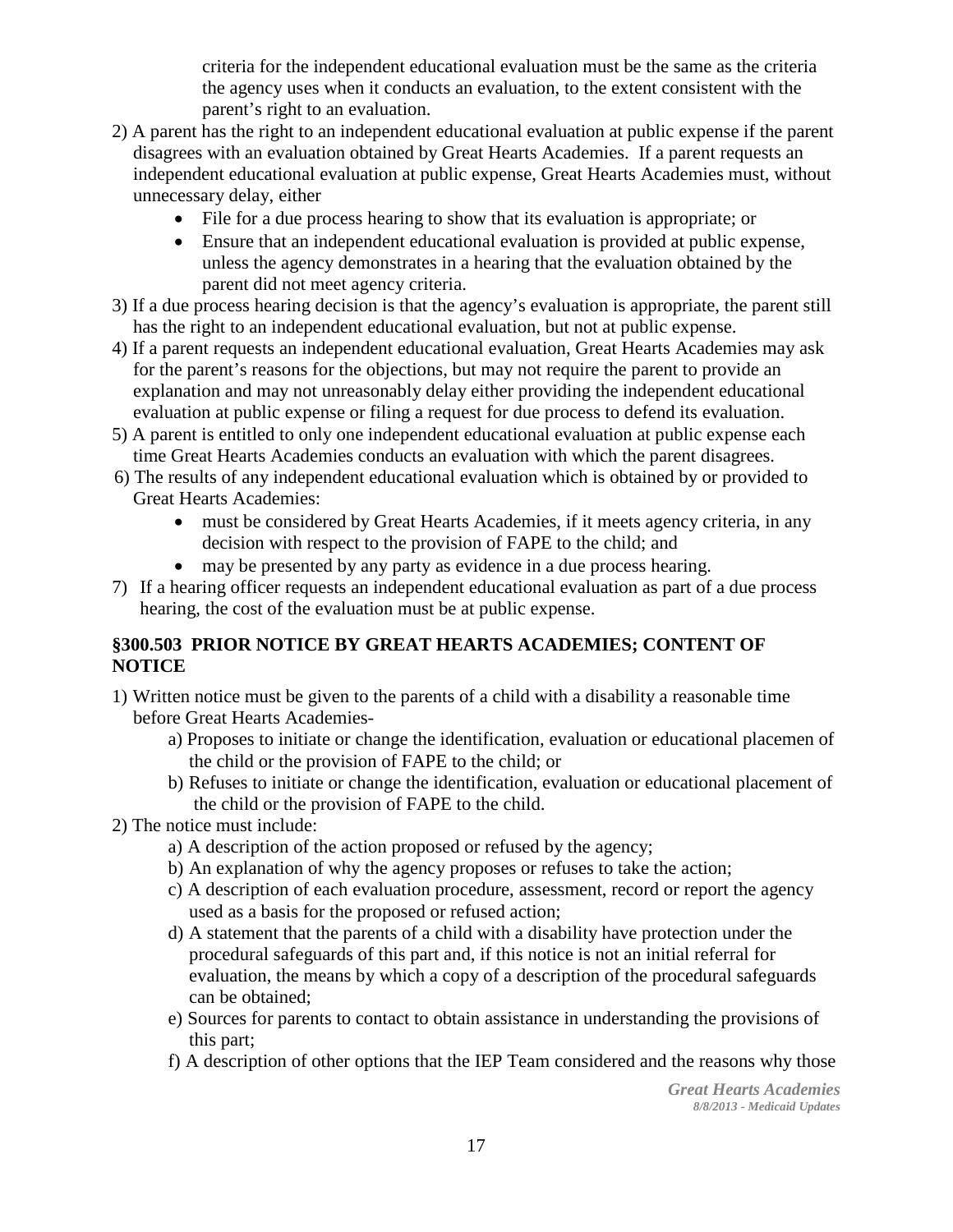options were rejected;

- g) A description of other factors that are relevant to the agency's proposal or refusal
- 3) The notice must be written in language understandable to the general public, provided in the native language or other mode of communication used by the parent.
- 4) If the native language or other mode of communication used by the parent is not a written language, the agency must ensure:
	- the notice is translated orally or by other means to the parent in his or her native language or other mode of communication;
	- That the parent understands the content of the notice;
	- That there is written evidence of these requirements.

#### **§300.504 PROCEDURAL SAFEGUARDS NOTICE**

- 1) A copy of the procedural safeguards available to the parent of a child with a disability must be given to the parents only one time a school year, except that a copy also must be given to the parents:
	- a) Upon initial referral or parent request for evaluation;
	- b) Upon receipt of a first complaint to the State or first request for a due process hearing in a school year;
	- c) When a disciplinary change of placement/removal has been initiated;
	- d) Upon request by a parent.
- 2) The procedural safeguards notice must include a full explanation of all the procedural safeguards available under §300.148, §§300.151 through 300.153, §300.300, §§300.502 through 300.503, §§300.505 through 300.515, §300.520, §§300.530 through 536, and §§300.610 through 300.625 relating to:
	- a) Independent educational evaluations;
	- b) Prior written notice;
	- c) Parental consent;
	- d) Access to education records;
	- e) Opportunity to present and resolve complaints through the due process hearing and State complaint procedures, including;
		- The time period in which to file a complaint;
		- The opportunity for the agency to resolve the complaint;
		- The difference between due process hearing and State complaint procedures, jurisdictions, issues that may be raised, timelines, and relevant procedures.
	- f) The availability of mediation;
	- g) The child's placement during the due process hearing;
	- h) Procedures for students subject to placement in an interim alternative educational setting;
	- i) Requirements for unilateral placements by parents of children in private schools at public expense;
	- j) Due process hearings including requirements for disclosure of evaluation results and recommendations;
	- k) Civil actions, including timelines;
	- l) Attorney fees.
- 3) This notice must meet the same requirements for understandable language as for the written prior notice described in §300.503.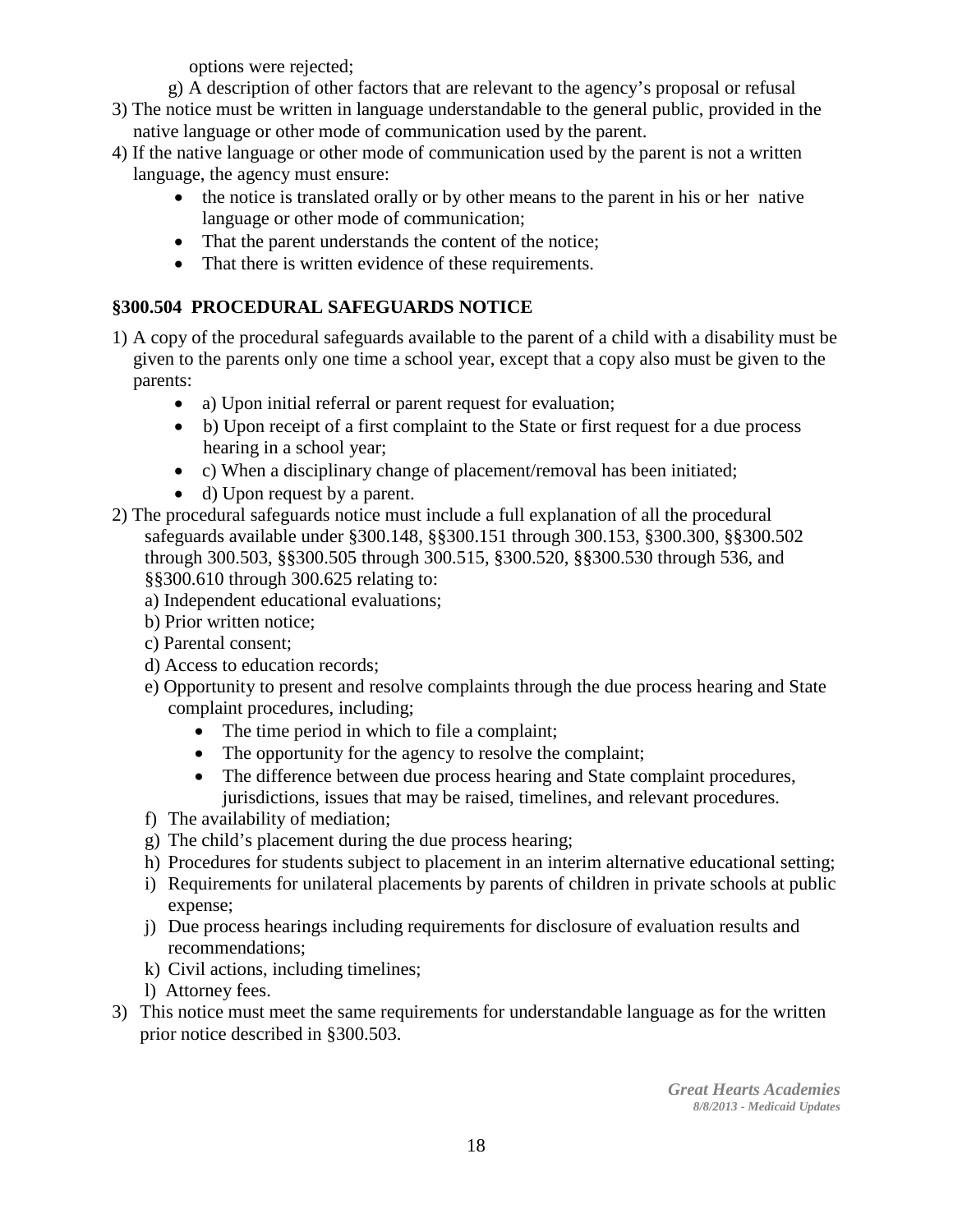#### **§300.505 ELECTRONIC MAIL**

The parent of a child with a disability may elect to receive required notices by an electronic mail communication if Great Hearts Academies makes that option available.

#### **§300.506 MEDIATION**

- 1) Great Hearts Academies will establish procedures to allow parties to disputes, including those matters arising prior to a request for a due process hearing, to resolve disputes through mediation. Procedures will ensure that the mediation process:
	- Is voluntary on the part of the parties;
	- Is not used to deny or delay a parent's right to a due process hearing or any other right under the IDEA;
	- Is conducted by a qualified and impartial mediator who is trained in effective mediation techniques.
- 2) A public agency may establish procedures to offer to parents and schools that choose not to use mediation as an opportunity to meet, at a time and location convenient to the parties, with a disinterested party:
	- Who is under contract with an appropriate alternative dispute resolution entity, or a parent training and information center, or community parent resource center;
	- Who would explain the benefits of, and encourage the mediation process to the parents;

#### **§300.507 FILING A DUE PROCESS COMPLAINT**

- 1) A parent or public agency may file a request for a due process hearing relating to the identification, evaluation or educational placement of a child with a disability.
- 2) The request for a due process hearing must allege a violation that occurred not more than two years before the date the parent or public agency knew or should have known about the alleged violation.
- 3) Great Hearts Academies must inform the parent of any free or low cost legal and other relevant services available in the area upon parent request.

#### **§300.508 DUE PROCESS COMPLAINT (HEARING)**

- 1) Great Hearts Academies will have procedures that require either party, or the attorney representing a party, to provide to the other party a confidential due process complaint.
- 2) The party filing the notice for a hearing must forward a copy of the request to the State.
- 3) The due process hearing complaint must include the following in order for the complaint to be heard:
	- The name of the child;
	- The residential address of the child:
	- The school of attendance:
	- A description of the nature of the problem of the child relating to the proposed or refused initiation or change, including facts relating to the problem; and
	- A proposed resolution of the problem to the extent known and available to the party at the time.
- 4) The due process complaint will be deemed sufficient unless the party receiving the complaint notifies the hearing officer and the other party in writing, within 15 days of receipt of the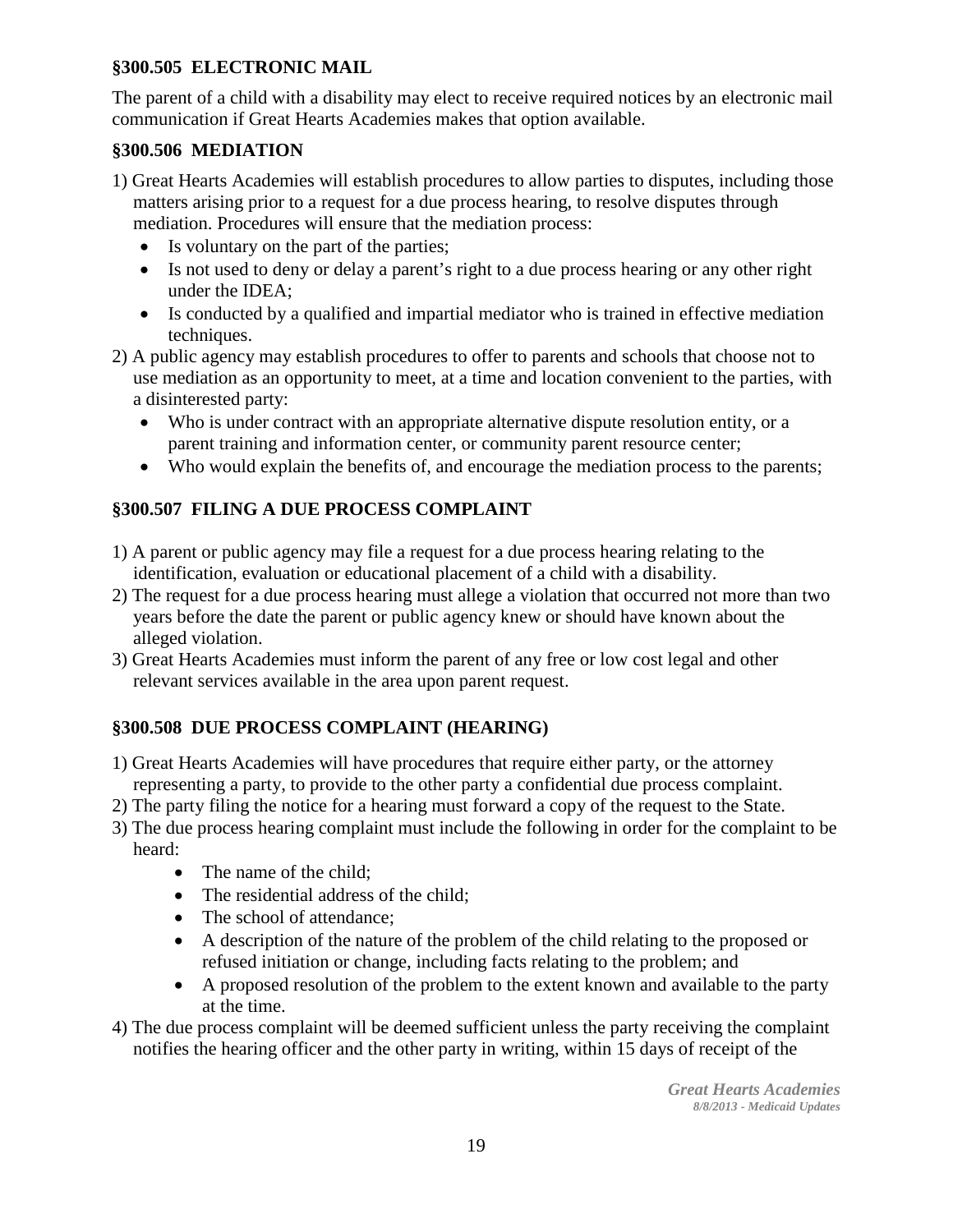complaint, that it believes the complaint does not meet the content requirements.

- 5) Within five days of receipt of notice, the hearing officer must determine whether the complaint meets the requirements and notify the parties, in writing, of that determination.
- 6) A party may amend its due process complaint only if:
	- The other party consents in writing and is given an opportunity to resolve the complaint through the resolution process; or
	- The hearing officer grants permission, but in no case later than five days before the due process hearing begins.
- 7) If a party files an amended complaint, the relevant timelines begin again.
- 8) If Great Hearts Academies has not sent a prior written notice to the parent regarding the subject matter contained in the due process complaint, it must do so within 10 days of receiving the complaint.
- 9) Within 10 days of receiving the complaint, the receiving party will send to the other party a response that specifically addresses the issues raised in the due process complaint.

#### **§300.510 RESOLUTION PROCESS**

- 1) Within 15 days of receiving the notice of the parent's due process complaint, and prior to the initiation of a due process hearing, Great Hearts Academies must convene a meeting with the parent and the relevant members of the IEP Team who have specific knowledge of the facts identified in the complaint that:
	- Includes a representative of Great Hearts Academies who has agency decisionmaking authority;
	- May not include an attorney of Great Hearts Academies unless the parent is accompanied by an attorney.
- 2) The purpose of the meeting is for the parent of the child to discuss the due process complaint, and the factual basis of the complaint, so Great Hearts Academies has the opportunity to resolve the dispute.
- 3) The resolution meeting need not be held if:
	- The parent and public agency agree in writing to waive the meeting; or
	- The parent and public agency agree to use the mediation process.
- 4) The parent and Great Hearts Academies determine the relevant IEP Team members to attend the meeting.
- 5) If Great Hearts Academies has not resolved the complaint to the satisfaction of the parent within 30 days of the receipt of the complaint, the due process hearing may occur. The timeline for issuing a final decision begins at the end of this 30-day period.
- 6) The failure of the parent to participate in the resolution meeting that has not been mutually agreed to be waived, will delay the timelines for the resolution process and due process hearing until the meeting is held.
- 7) If Great Hearts Academies is unable to obtain the participation of the parent after reasonable efforts have been made and documented, the agency may, at the conclusion of the 30-day period, request the hearing officer dismiss the parent's due process complaint.
- 8) If Great Hearts Academies fails to hold the resolution meeting within 15 days of receiving the complaint or fails to participate in the meeting, the parent may request that the hearing officer begin the hearing timeline.
- 9) The 45-day timeline for the due process hearing starts the day after:
	- Both parties agree in writing to waive the resolution meeting; OR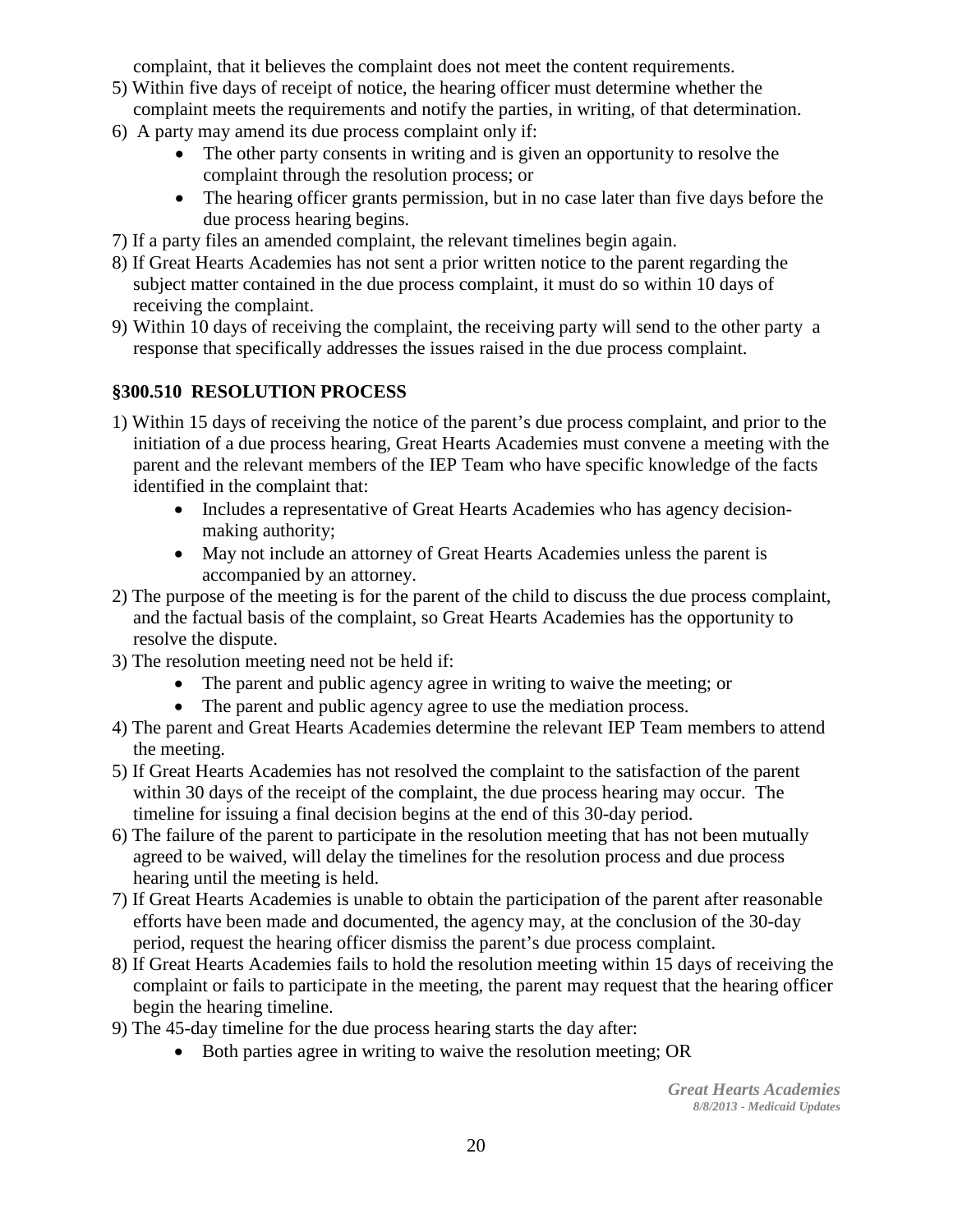- After either the mediation or resolution meeting starts but before the end of the 30day resolution period, the parties agree in writing that no agreement is possible; OR
- If both parties agree in writing to continue the mediation at the end of the 30-day resolution period, but later, one party withdraws from the mediation process.
- 10) If a resolution is reached at the meeting, the parties must execute a legally binding agreement that is:
	- Signed by both the parent and public agency representative who has authority to legally bind the agency; and
	- enforceable in any State court of competent jurisdiction or in a district court of the U.S.

11) Either party may void the agreement within 3 business days of the agreement's execution.

#### **§300.518 CHILD'S STATUS DURING PROCEEDINGS**

- 1) The child involved in the due process hearing complaint must remain in his or her current educational placement:
	- Unless a discipline appeal has been filed as provided in **§**300.533;
	- During the pendency of any administrative or judicial proceeding regarding a due process complaint notice requesting a due process hearing under **§**300.507; or
	- Unless Great Hearts Academies and parents of the child agree otherwise
- 2) If the complaint involves an application for initial admission to public school, the child, with the consent if the parents, must be placed in the public school until the completion of all the proceedings.
- 3) If the complaint involves an application for initial services for a child who has turned three and transitioning from Part C to Part B , Great Hearts Academies is not required to provide the Part C services the child had been receiving. If the child is found eligible for special education and related services under Part B, and the parent consents to the initial provision of services under **§**300.300(b), then Great Hearts Academies must provide those services that are not in dispute.
- 4) If the hearing officer agrees with the child's parents that a change of placement is appropriate, that placement must be treated as an agreement between the State and parent for the purposes of  $(1)$ © of this section.

#### **§300.519 SURROGATE PARENTS**

- 1) Great Hearts Academies will ensure that the rights of a child are protected by assigning an individual to act as a surrogate for the parents when:
	- No parent can be identified;
	- After reasonable efforts are made, no parent can be located;
	- The child is a ward of the State (with no foster parent);
	- The child is an unaccompanied homeless youth as defined by the McKinney-Vento Homeless Assistance Act;
- 2) Great Hearts Academies will have a method for determining when a surrogate parent is needed and for making surrogate parent assignments.
- 3) Great Hearts Academies will ensure that a person selected as a surrogate parent:
	- Is not an employee of the State, the agency, or any other agency that is involved in the education or care of the child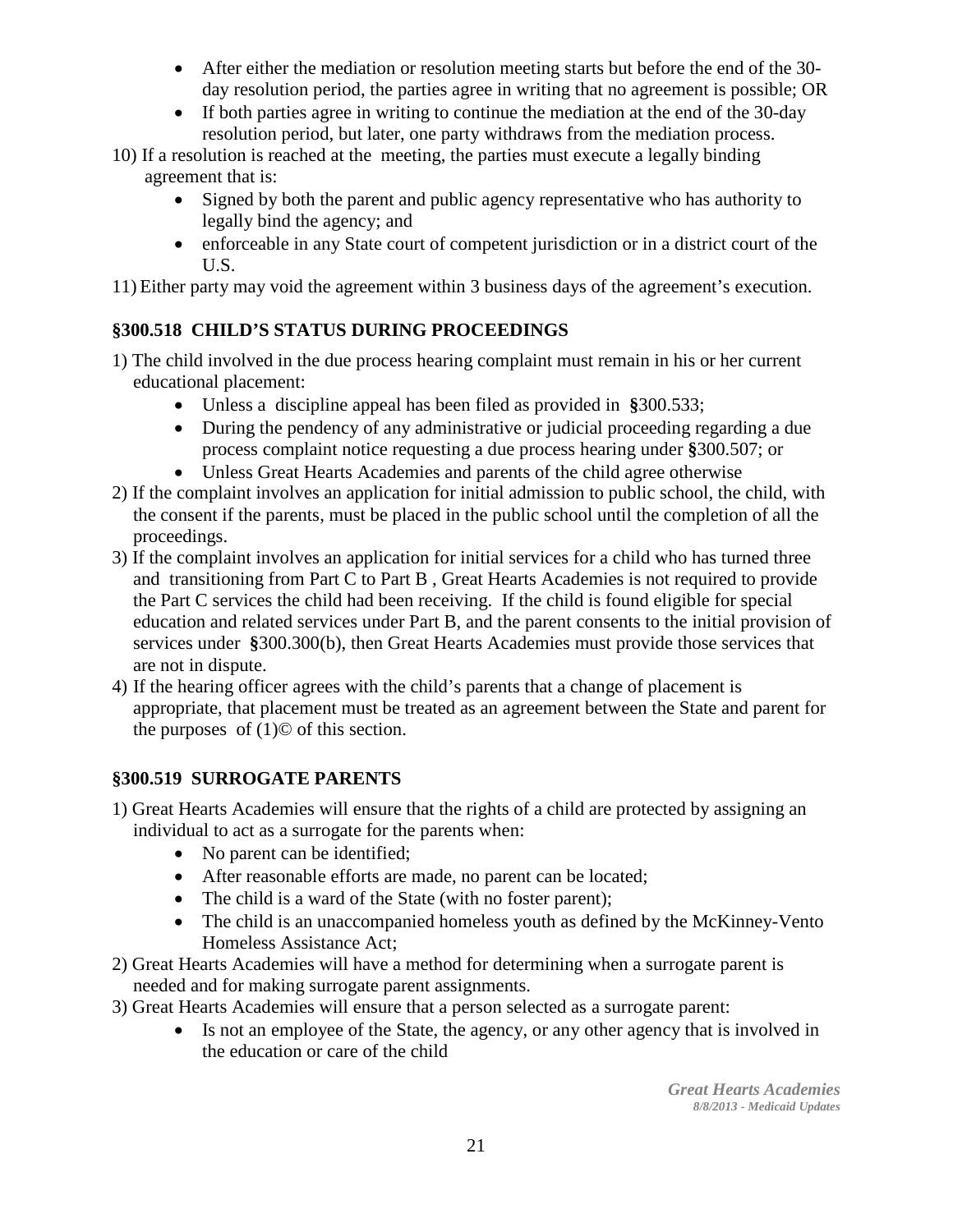- Has no personal or professional interest that conflicts with the interest of the child the surrogate parent represents; and
- Has knowledge and skills that ensure adequate representation of the child.
- 4) In the case of an unaccompanied homeless youth, appropriate staff of emergency shelters, transitional shelters, independent living programs, and street outreach programs may be appointed as temporary surrogate parents until a surrogate parent can be appointed that meets all the requirements of this section.

#### **§300.520 TRANSFER OF PARENTAL RIGHTS AT AGE OF MAJORITY**

- 1) When a child with a disability reaches age 18, unless that child has been determined to be incompetent:
	- Great Hearts Academies will provide any notice required by the IDEA regulations to both the child and the parents; and
	- All rights accorded to parents under Part B of the Act transfer to the child
- 2) When the rights are transferred, Great Hearts Academies will provide notice to the child and parent of the transfer of rights.

## **CONFIDENTIALITY Policy & Procedure Checklist**

### *POLICY*

Great Hearts Academies will ensure that protection of the confidentiality of any personally identifiable data, information, and records collected or maintained by Great Hearts Academies will be in accordance with §§300.611 through 300.627.

#### *PROCEDURES* **§300.613 ACCESS RIGHTS**

- 1) Great Hearts Academies must permit parents to inspect and review any education records relating to their children that are collected, maintained or used by Great Hearts Academies under IDEA. Great Hearts Academies must comply with a request without unnecessary delay and in no case more than 45 days after the request has been made, and before: a) Any IEP meeting;
	- b) Any hearing involving a due process complaint or disciplinary hearing;
	- c) Any resolution session
- 2) The right to inspect and review education records includes:
	- a) The right to a response from Great Hearts Academies to reasonable requests for explanations and interpretations of the records;
	- b) The right to request that Great Hearts Academies provide copies of the records if failure to provide those copies would effectively prevent the parent from exercising the right to inspect and review the records; and
	- c) The right to have a representative of the parent inspects and reviews the records.
- 3) Great Hearts Academies may presume that the parent has authority to inspect and review records relating to his or her child unless Great Hearts Academies has been advised to the contrary by legal proceeding involving guardianship, separation and divorce.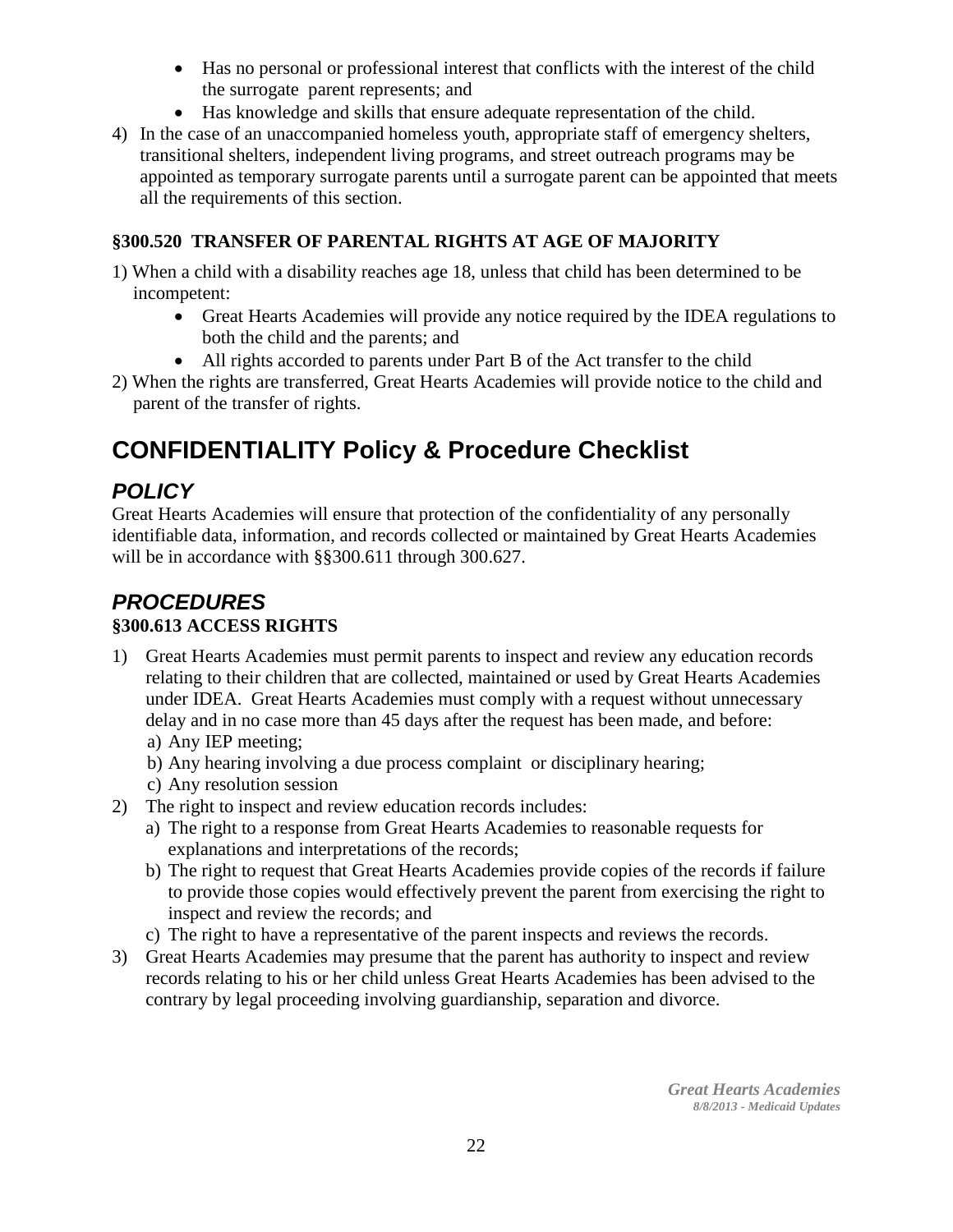#### **§300.614 RECORD OF ACCESS**

- 1) Great Hearts Academies will keep a record of parties obtaining access to education records collected, maintained or used under IDEA (except access by parents and authorized employees of Great Hearts Academies), including:
	- a) The name of the party;
	- b) The date access was given; and
	- c) The purpose for which the party is authorized to use the records.

#### **§300.615 RECORDS ON MORE THAN ONE CHILD**

1) If any education record includes information on more than one child, the parents of those children have the right to inspect and review only the information relating to their child.

#### **§300.616 LISTS OF TYPES AND LOCATIONS OF INFORMATION**

1) Great Hearts Academies must provide parents on request a list of the types and locations of education records collected, maintained, or used by Great Hearts Academies.

#### **§300.617 FEES**

- 1) Great Hearts Academies may charge a fee for copies of records that are made for parents if the fee does not effectively prevent the parents from exercising their right to inspect and review records.
- 2) Great Hearts Academies may not charge a fee to search for or to retrieve information.

#### **§300.618 AMENDMENT OF RECORDS AT PARENT'S REQUEST**

- 1) A parent who believes that information in the education records collected maintained or used by Great Hearts Academies is inaccurate or misleading or violates the privacy or other rights of the child, may request Great Hearts Academies to amend the information.
- 2) Great Hearts Academies must decide whether to amend the information in accordance with the request in a reasonable period of time of receipt of the request.
- 3) If Great Hearts Academies refuses to amend the information in accordance with the request, it must inform the parent of the refusal and advise the parent of the right to a hearing under §300.619.

#### **§300.619 OPPORTUNITY FOR A HEARING**

1) Great Hearts Academies must, on request, provide an opportunity for a hearing to challenge information in education records to ensure that it is not inaccurate, misleading, or otherwise in violation of the privacy or other rights of the child.

#### **§300.620 RESULT OF HEARING**

- 1) If, as a result of a hearing, Great Hearts Academies decides to amend information determined inaccurate, misleading, or otherwise in violation of the privacy or other rights of the child, it must do so accordingly and so inform the parent in writing.
- 2) If, as a result of a hearing, Great Hearts Academies decides that the information is not inaccurate, misleading, or otherwise in violation of the privacy or other rights of the child, it must inform the parent of the parent's right to place in the maintained records a statement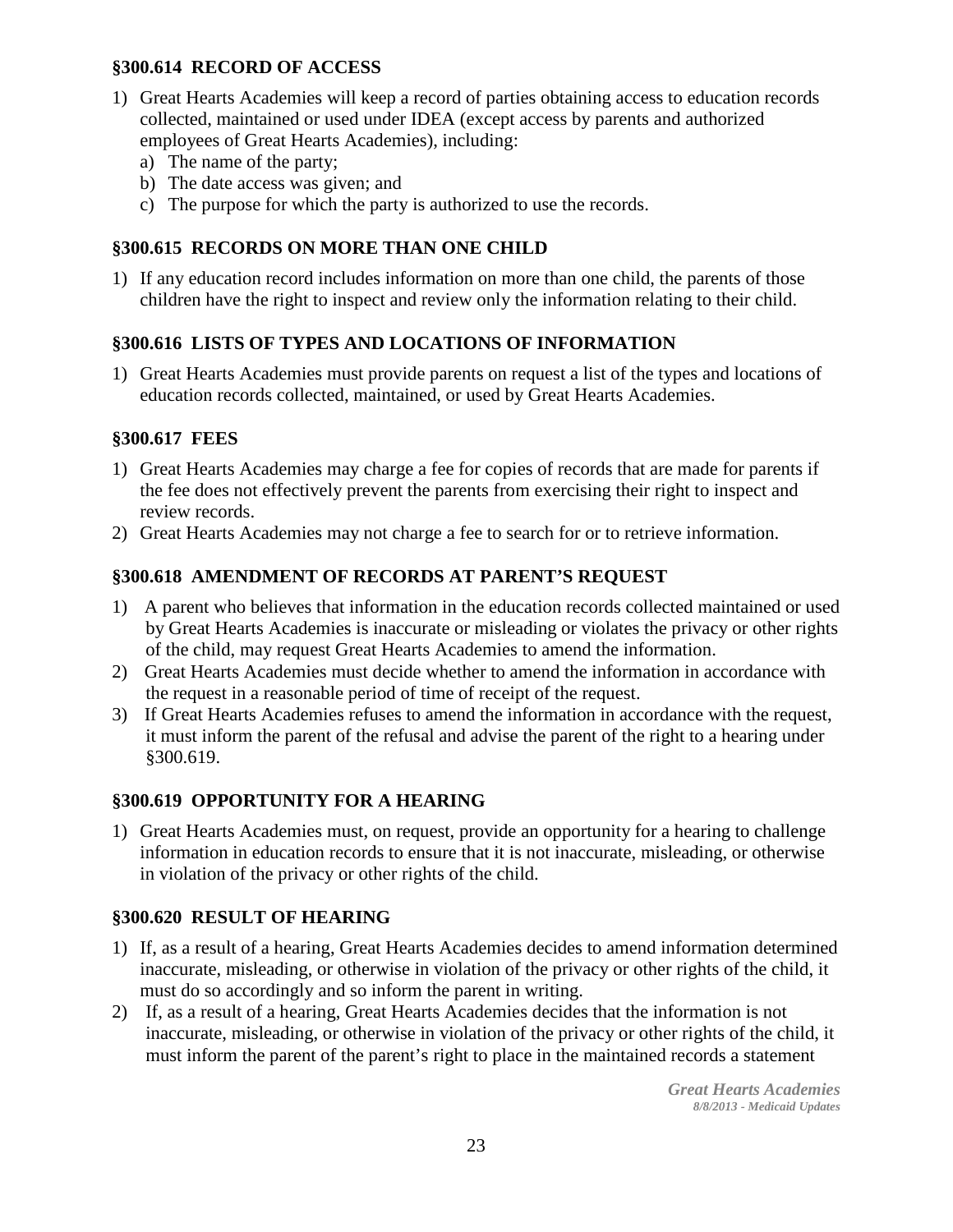commenting on the information or setting forth any reasons for disagreeing with Great Hearts Academies' decision.

#### **§300.622 CONSENT**

- 1) Parental consent must be obtained before personally identifiable information is disclosed to parties other than participating agencies, unless the information is contained in education records and the disclosure is authorized without parent consent under FERPA.
- 2) Parental consent must be obtained before personally identifiable information is released to officials of participating agencies providing or paying for transition services in accordance with §300.321.
- 3) If a child is enrolled, or is going to enroll in a private school that is not located in the boundaries of the district of the parent's residence, parental consent must be obtained before any personally identifiable information about the child is released between officials in the district where the private school is located and officials in the district of the parent's residence.

#### **§300.623 SAFEGUARDS**

- 1) Great Hearts Academies must protect the confidentiality of personally identifiable information at collection, storage, disclosure, and destruction stages.
- 2) One official at Great Hearts Academies must assume responsibility for ensuring the confidentiality of any personally identifiable information.
- 3) All persons collecting or using personally identifiable information must receive training or instruction regarding the State's policies and procedures under 300.123 and FERPA (34 CFR part 99).
- 4) Great Hearts Academies must maintain, for public inspection, a current listing of the names and positions of its employees who may have access to personally identifiable information.

#### **§300.624 DESTRUCTION OF INFORMATION**

- 1) Great Hearts Academies must inform parents when personally identifiable information collected, maintained, or used for IDEA purposes is no longer needed to provide educational services to the child.
- 2) The information must be destroyed at the request of the parents. However, a permanent record of a student's name, address, and phone number, his or her grades, attendance record, classes attended, grade level completed, and year completed may be maintained without time limitation.

#### **§300.625 CHILDREN'S RIGHTS**

- 1) The rights of the parents regarding educational records are transferred to the student at age 18 under FERPA.
- 2) If the rights of the parents regarding educational records are transferred to the student at age 18 under the IDEA, Great Hearts Academies must provide any notice required under the procedural safeguards provisions.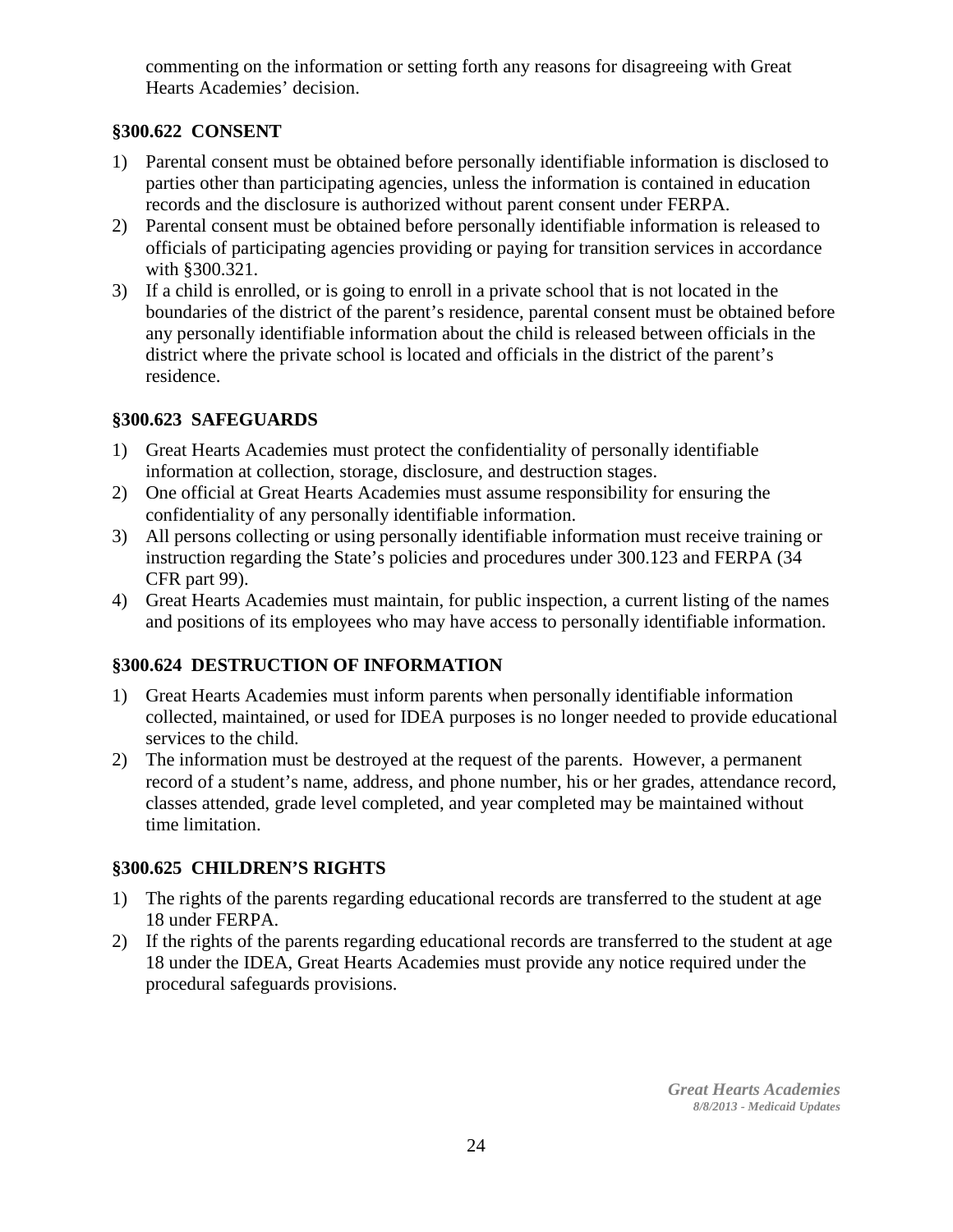## **EVALUATION AND ELIGIBILITY Policy & Procedure Checklist**

### *POLICY*

A full and individual initial evaluation will be conducted by Great Hearts Academies before the initial provision of special education and related services to a child with a disability in accordance with §§300.300-300.311 of the IDEA regulations.

A reevaluation of each child with a disability will be conducted by Great Hearts Academies in accordance with §§300.303-300.311 of the IDEA regulations.

### *PROCEDURES*

#### **§300.300 PARENTAL CONSENT**

- 1) Great Hearts Academies proposing to conduct an initial evaluation to determine if a child qualifies as a child with a disability, after providing prior written notice, will obtain informed consent from the parent of the child before conducting the evaluation.
	- a) Parental consent for initial evaluation must not be construed as consent for initial provision of special education and related services.
	- b) Great Hearts Academies must make reasonable efforts to obtain the informed consent from the parent for an initial evaluation.
- 2) For initial evaluations only, if the child is a ward of the state, is not residing with the child's parent, Great Hearts Academies is not required to obtain consent from the parent if:
	- a) Despite reasonable efforts to do so, Great Hearts Academies cannot discover the whereabouts of the parents of the child;
	- b) The rights of the parents of the child have been terminated by the court;
	- c) The rights of the parent to make educational decisions have been subrogated by a judge and consent for an initial evaluation has been given by an individual appointed by the judge to represent the child.
- 3) Great Hearts Academies is not required to seek informed consent through due process procedures if the parent of a child who is enrolled or seeking to enroll in Great Hearts Academies refuses consent for an initial evaluation.
- 4) Great Hearts Academies must obtain informed consent from the parent of the child before the initial provision of special education and related services to the child, and must make reasonable efforts to obtain that consent.
- 5) If a parent refuses consent for the initial provision of special education and related services, Great Hearts Academies may not seek consent though due process hearing procedures. Great Hearts Academies:
	- a) Will not be considered to be in violation to provide FAPE;
	- b) Is not required to convene a IEP Team meeting or develop an IEP for the child.
- 6) If, at any time subsequent to the initial provision of special education and related services, the parent of a child revokes consent in writing for the continued provision of special education and related services, Great Hearts Academies: (i) May not continue to provide special education and related services to the child, but shall provide prior written notice before ceasing the provision of special education and related services; (ii) May not use the mediation procedures or the due process procedures in order to obtain agreement or a ruling that the services may be provided to the child; (iii) Will not be considered in violation of the

*Great Hearts Academies 8/8/2013 - Medicaid Updates*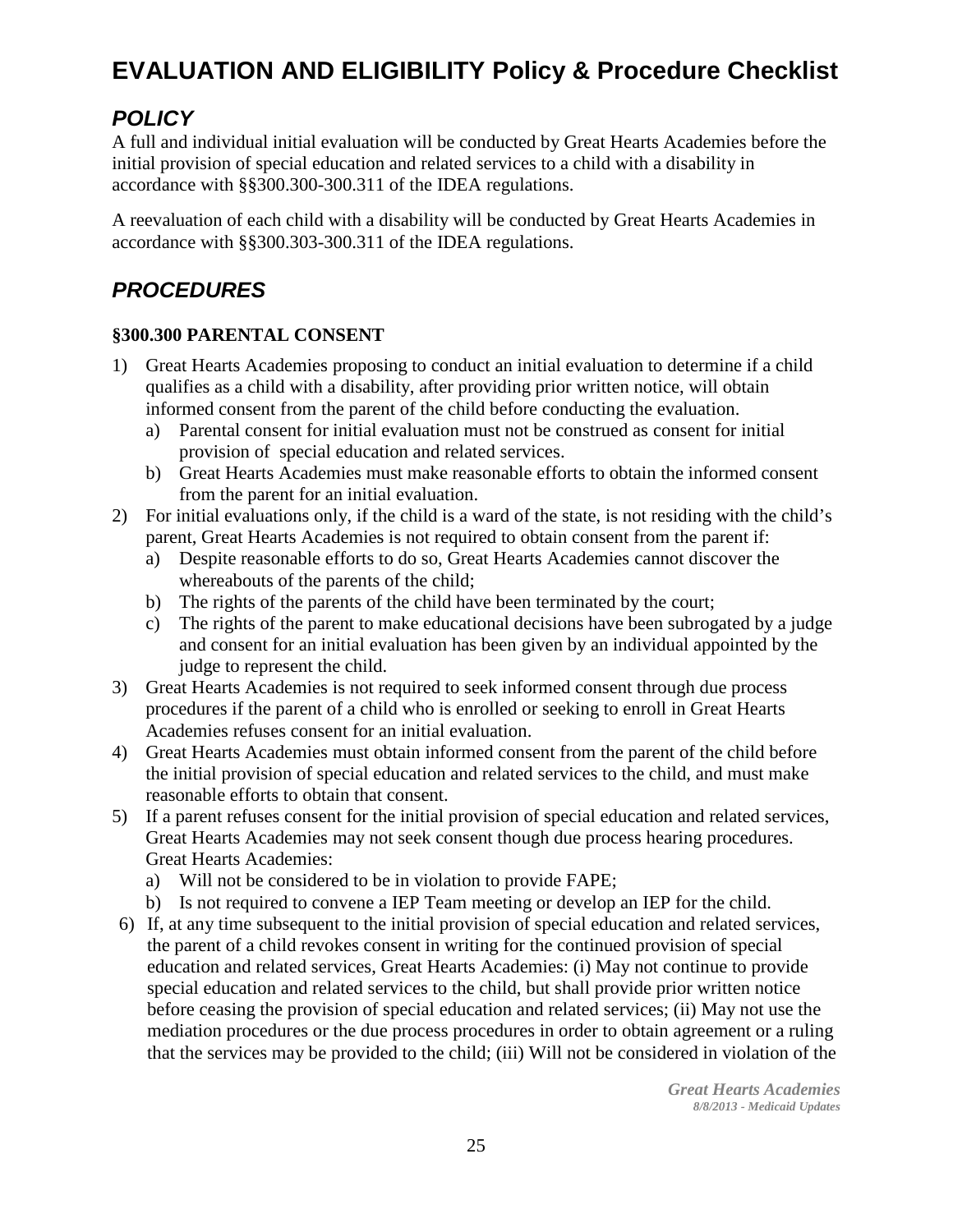requirement to make FAPE available to the child because of the failure to provide the child with further special education and related services; and (iv) Is not required to convene an IEP Team meeting or develop an IEP for the child for further provision of special education and related services.

- 7) Great Hearts Academies must obtain informed consent prior to conducting any reevaluation of a child with a disability.
	- a) If the parent refuses consent, Great Hearts Academies may utilize due process hearing procedures to seek consent, but does not violate its obligation if it declines to pursue the evaluation or reevaluation.
	- b) The informed parental consent for reevaluation need not be obtained if Great Hearts Academies can demonstrate that:
		- it made reasonable efforts to obtain such consent and has documented those attempts;
		- the child's parent has failed to respond.
- 8) Parental consent is not required before:
	- a) Reviewing existing data as part of an evaluation or reevaluation; or
	- b) Administering a test or other evaluation that is administered to all children unless consent is required of parents of all children prior to administration.
- 9) A public agency may not use a parent's refusal to consent to one service or activity under this section to deny the parent or child any other service, benefit, or activity of Great Hearts Academies, except as required by this part.
- 10) If a parent of a child who is home schooled or placed in a private school by the parents at their own expense does not provide consent for the initial evaluation or the reevaluation, or the parent fails to respond to a request to provide consent, Great Hearts Academies may not utilize due process hearing procedures to seek consent.

#### **§300.301 INITIAL EVALUATIONS**

- 1) Consistent with consent requirements of **§**300.300, either a parent of a child or Great Hearts Academies may initiate a request for an initial evaluation to determine if a child is a child with a disability.
- 2) The initial evaluation must:
	- a) Be completed within 60 days of receiving parental consent for the evaluation, unless;
		- the parents and Great Hearts Academies agree that it is in the best interest of the child to extend the timeline to complete the evaluation for an additional 30 days; or;
		- the child enrolls in Great Hearts Academies from another public agency after the parent has provided consent and before the determination of eligibility by the other agency. In that event, the agency will ensure prompt completion of the evaluation.
		- the parent of a child with a disability repeatedly fails or refuses to produce the child for the evaluation.
	- b) Consist of procedures to determine if the child is a child with a disability and to determine the educational needs of the child.

#### **§300.303 REEVALUATIONS**

- 1) Great Hearts Academies will conduct a reevaluation of a child with a disability if:
	- a) The agency determines that the educational or related service needs, including improved academic achievement and functional performance, of the child warrant a reevaluation; or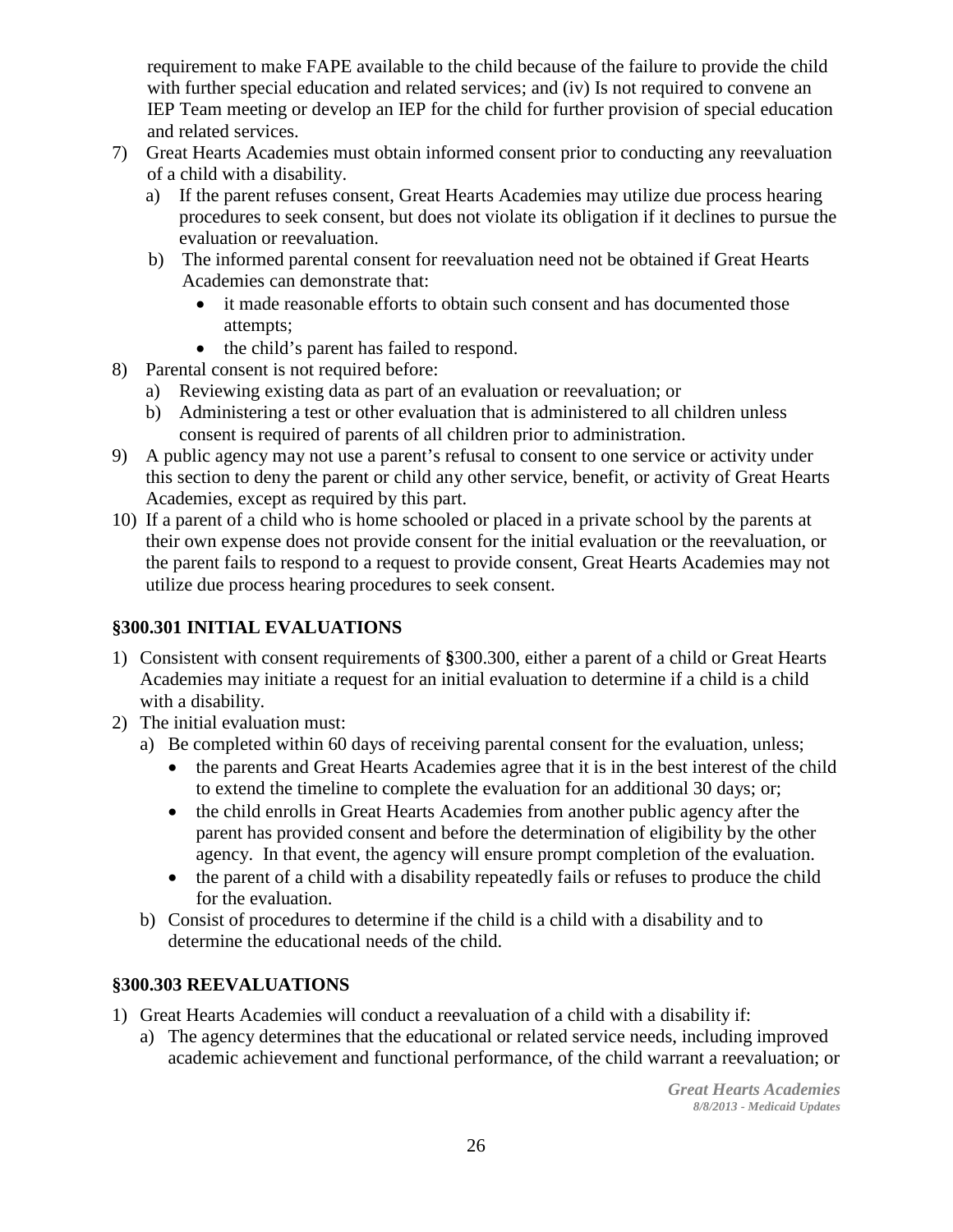- b) If the child's parents or teacher requests a reevaluation; except
- c) Great Hearts Academies will not conduct a reevaluation more than once a year unless the parent and agency agree otherwise.
- 2) Great Hearts Academies will conduct a reevaluation at least once every 3 years, unless the parent and the agency agree that a reevaluation is unnecessary.

#### **§300.304 EVALUATION PROCEDURES**

- 1) Great Hearts Academies will provide prior written notice to the parents of a child who has, or who is suspected of having, a disability, that describes the evaluation procedures that the agency proposes to conduct.
- 2) In conducting an evaluation or reevaluation, Great Hearts Academies will:
	- a) Use a variety of assessment tools and strategies to gather relevant functional, developmental, and academic information about the child, including information provided by the parent in order to determine;
		- whether the child is a child with a disability; and
		- if the child is a child with a disability, information related to enabling the child to be involved in and progress in the general education curriculum (or for a preschool child, to participate in appropriate activities).
	- b) Not use any single measure or assessment as the sole criterion for determining whether a child is a child with a disability and for determining an appropriate educational program for the child; and
	- c) Use technically sound instruments that may assess the relative contribution of cognitive and behavioral factors, in addition to physical or developmental factors.
- 3) Great Hearts Academies will ensure that evaluation materials and strategies:
	- d) Are selected and administered so as not to be discriminatory on a racial or cultural basis;
	- e) Are administered in the child's native language or other mode of communication and in the form most likely to yield accurate information on what the child knows and can do academically, developmentally, and functionally, unless it is clearly not feasible to do so;
	- f) Are used for the purposes for which the assessment(s) or measure(s) are valid and reliable;
	- g) Are administered by trained and knowledgeable personnel;
	- h) Are administered in accordance with the instructions provided by the assessment publisher;
	- i) Are selected and administered so as to ensure that if administered to a child with impaired sensory, manual, or speaking skills, the assessment results accurately reflect the child's aptitude or achievement level or whatever other factors the test purports to measure rather than reflecting the child's impairments (unless those skills are the factors being measured).
	- j) Assess the child in all areas related to the suspected disability, including, if appropriate, health, vision, hearing, social and emotional status, general intelligence, academic performance, adaptive behavior, communicative status, and motor abilities; and
	- k) Are sufficiently comprehensive to identify all of the child's special education and related services needs, whether or not those needs are commonly associated with the child's disability.
	- l) Provide relevant information that directly assists in determining the educational needs of the child.

*Great Hearts Academies 8/8/2013 - Medicaid Updates*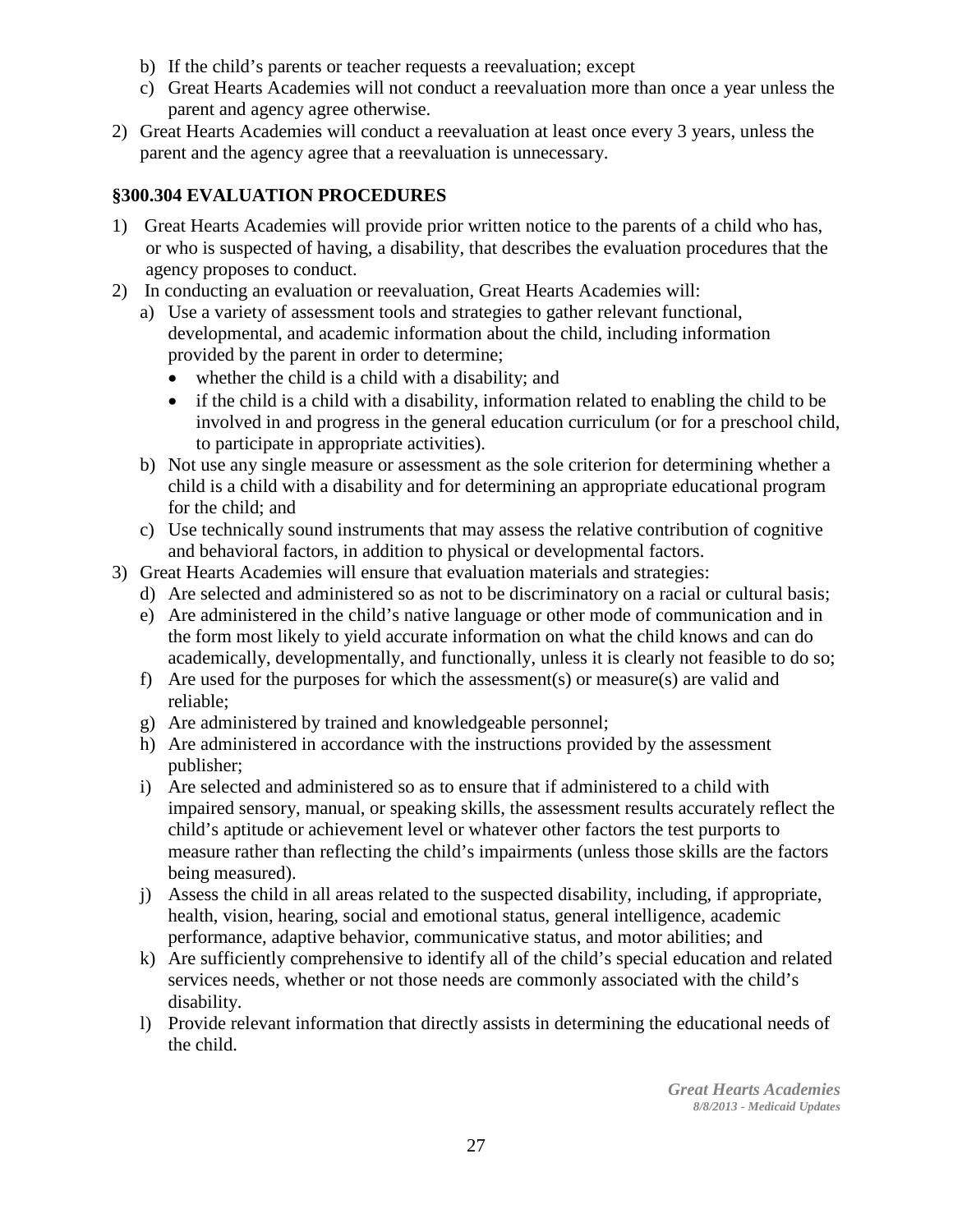4) Evaluations of children who transfer to or from another public agency in the same school year are coordinated with the prior and subsequent schools, in order to expedite the completion of a full evaluation.

#### **§300.305 ADDITIONAL EVALUATION REQUIREMENTS**

- 1) As part of an initial evaluation (if appropriate), and as part of any reevaluation, the IEP Team and other qualified professionals, as appropriate, will:
	- a) Review existing evaluation data on the child including:
		- evaluations and information provided by the parents;
		- current classroom-based, local and state-wide assessments, and classroom-based observations;
		- observations by teachers, and related services providers.
	- b) On the basis of that review, and input from the child's parents, identify what additional data, if any, are needed to determine whether:
		- the child is or continues to be a child with a disability, and, if so, the educational needs of the child
		- the present levels of academic achievement and related developmental needs of the child
		- whether the child needs special education and related services to enable the child to meet measurable annual IEP goals and to participate, as appropriate, in the general education curriculum
	- c) The IEP Team may conduct the review without a meeting.
- 2) If additional data are needed, Great Hearts Academies will administer the assessments required to obtain the additional data.
- 3) If additional data are not needed to determine whether the child continues to be a child with a disability, and to determine the child's educational needs, Great Hearts Academies will notify the parents of:
	- a) The determination and the reasons for the determination; and
	- b) The right of the parents to request an assessment to determine whether the child continues to be a child with a disability and to determine the child's educational needs.
- 4) Great Hearts Academies will evaluate a child before determining that the child is no longer a child with a disability except when the termination is due to graduation with a regular high school diploma or the child reaching age 22.
	- a) When the child's eligibility terminates because of graduation or reaching age 22, the agency will provide a summary of the child's academic achievement and functional performance that includes recommendations on how to assist the child in meeting the child's postsecondary goals.

#### **§300.306 DETERMINATION OF ELIGIBILITY**

- 1) Upon completion of the evaluation process, Great Hearts Academies will ensure that:
	- a) A group of qualified professionals and the parent of the child determine:
		- if the child is a child with a disability under the Individuals with Disabilities Education Act and the Arizona State Statutes; and
		- if so, the educational needs of the child.
	- b) The parents are provided, at no cost, a copy of the evaluation report and eligibility determination.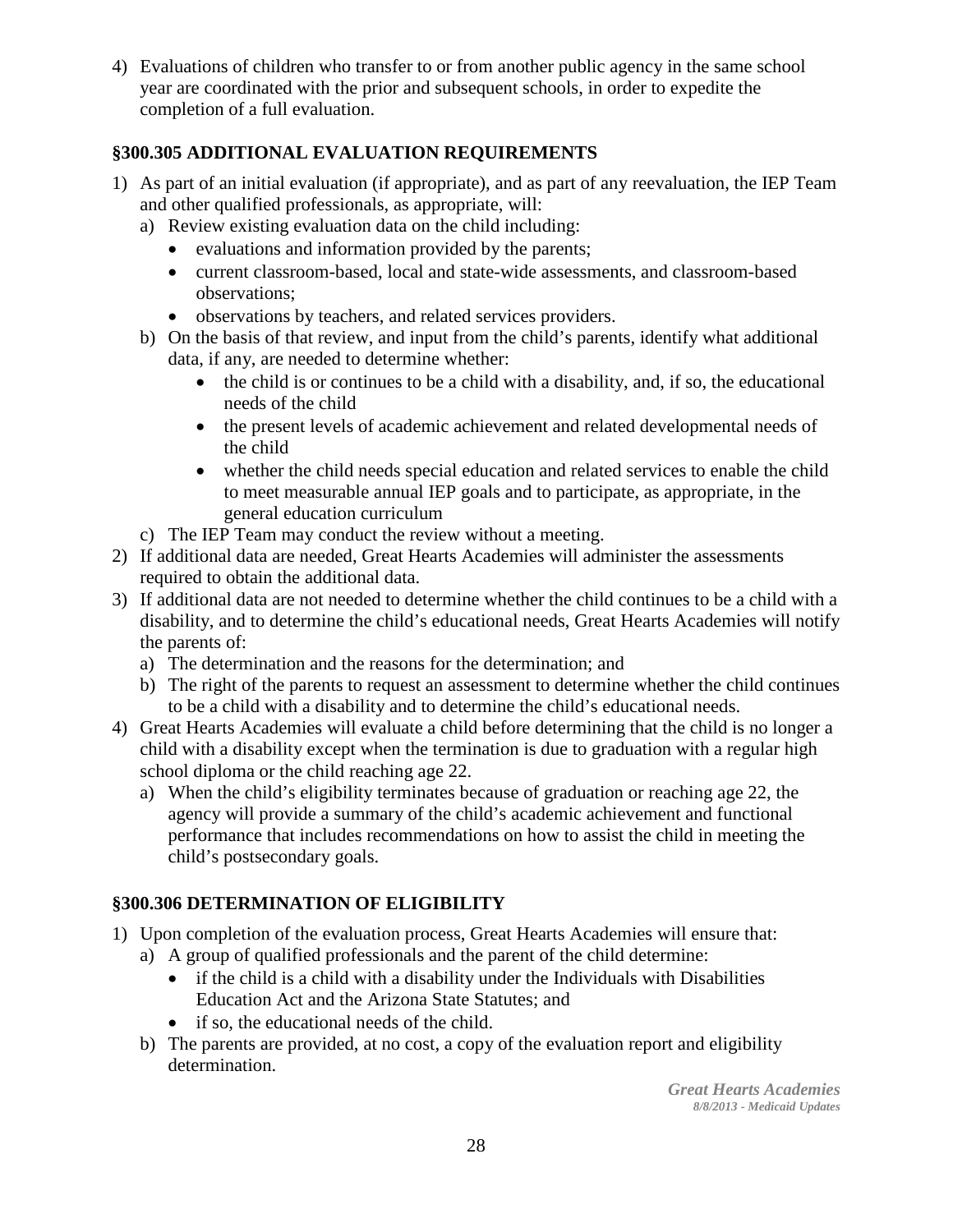- 2) A child will not be determined to be a child with a disability if the primary factor for the determination is:
	- a) Lack of appropriate instruction in reading, including the essential components of reading instruction (as defined in 1208(30 of the ESEA) ;
	- b) Lack of appropriate instruction in math; or
	- c) Limited English proficiency.
- 3) The eligibility determination, including education needs, will be based on all of the information sources used in the evaluation process, and if deemed eligible and in need of special education and related services, an IEP will be developed in accordance with §300.320 through 300.324.

#### **§300.307 ADDITION PROCEDURES FOR IDENTIFYING CHILDREN WITH SPECIFIC LEARNING DISABILITIES**

Great Hearts Academies will use a criteria for determining whether a child has a specific learning disability through the identification of a severe discrepancy between intellectual ability and achievement in conformity with IDEA Regulations §300.307-311.

#### **§300.308 ADDITIONAL GROUP MEMBERS**

- 1) The determination of whether a child suspected of having a specific learning disability is a child with a disability must be made by the child's parents and a team of qualified professionals which must include:
	- a) The child's regular teacher; or
	- b) If the child does not have a regular teacher, then a regular teacher qualified to teach children of that age;
	- c) For a child of less than school age, an individual qualified by the State to teach children of his/her age;
	- d) At least one person qualified to conduct individual diagnostic evaluations of children, such as a school psychologist, speech-language pathologist, or remedial reading teacher.

#### **§300.309 DETERMINING THE EXISTENCE OF A SPECIFIC LEARNING DISABILITY**

- 1) A child may be determined to have a specific learning disability if:
	- a) The child does not achieve adequately for the child's age or to meet State–approved grade level standards in one or more of the following areas, when provided with learning experiences and instruction appropriate for the child's age or meet State–approved grade level standards:
		- written expression
		- listening comprehension
		- oral expression
		- basic reading skill
		- reading fluency skills
		- reading comprehension
		- mathematics calculation
		- mathematics problem solving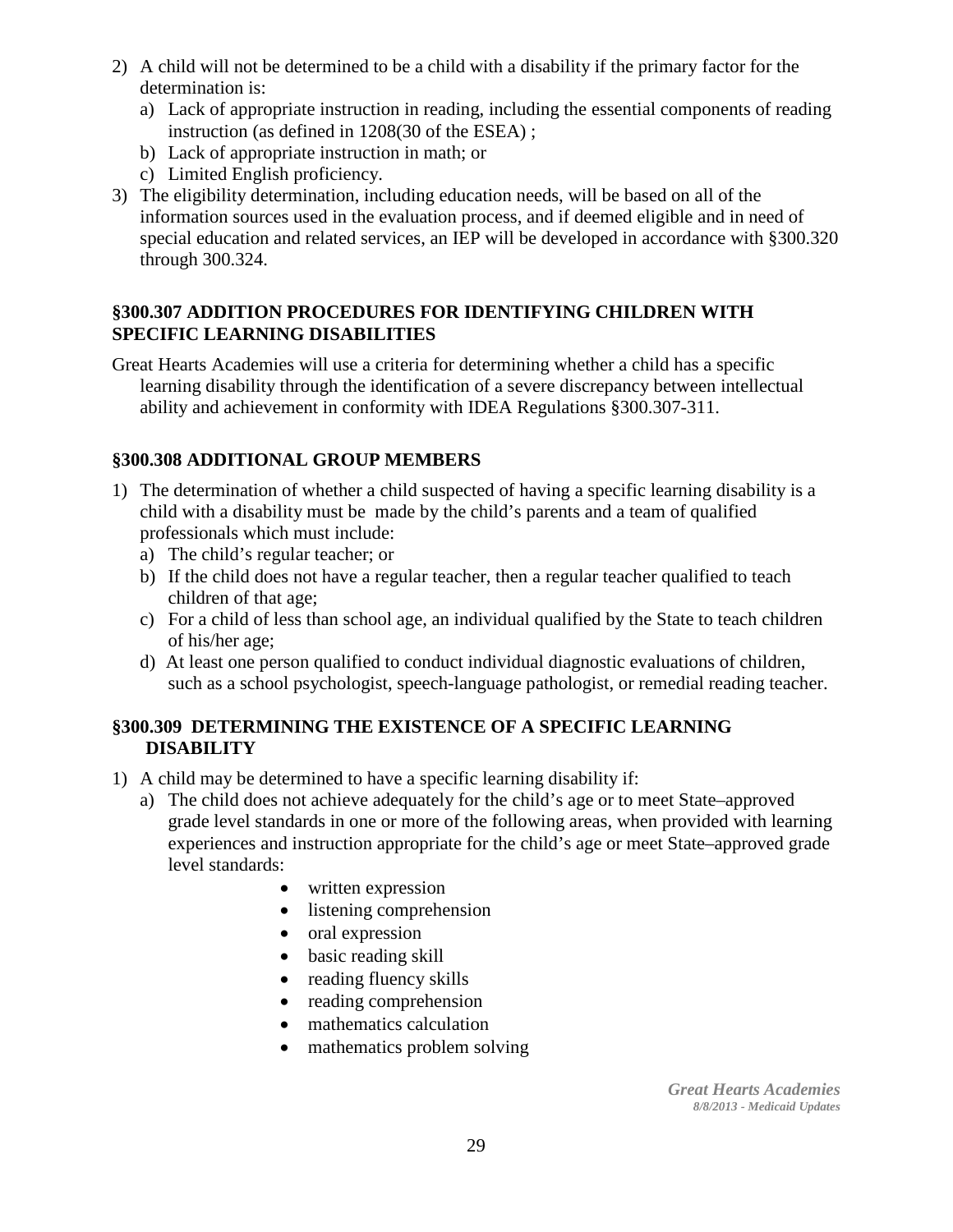- b) The child does not make sufficient progress to meet age or State–approved grade level standards in one or more of the areas in (1)(a) when using a process based on the child's response to scientific, research-based intervention; or
- c) The child exhibits a pattern of strengths and weaknesses in performance, achievement, or both, relative to age, State–approved grade level standards, or intellectual development, that is determined by the group to be relevant to the identification of a specific learning disability, using appropriate assessments.
- 2) The findings of this section are not primarily the result of:
	- a) A visual, hearing, or motor disability;
	- b) Mental retardation;
	- c) Emotional disturbance;
	- d) Cultural factors;
	- e) Environmental or economic disadvantage; or
	- f) Limited English proficiency.
- 3) The group must ensure that the underachievement is not due to a lack of appropriate instruction in reading or math and consider:
	- a) Data that demonstrate that prior to, or as part of, the referral process, the child was provided appropriate instruction in regular education settings, delivered by qualified personnel; and
	- b) Data-based documentation of repeated assessments of achievement at reasonable intervals, reflecting formal assessment of student progress during instruction, which was provided to the child's parents.
- 4) Great Hearts Academies must promptly request parent consent to evaluate if, prior to referral, the child has not made adequate progress after an appropriate period of time when provided instruction described in (3)(a) and (b).

#### **§300.310 OBSERVATION**

- 1) Great Hearts Academies must ensure that the child is observed in his/her learning environment, including the regular classroom setting, to document the child's academic performance and behavior in the areas of difficulty.
- 2) In the case of a child less than school age or out of school, a group member must observe the child in an environment appropriate for a child that age.

#### **§300.311 SPECIFIC DOCUMENTATION FOR THE ELIGIBILITY DETERMINATION**

- 1) For a child suspected of having a specific learning disability, the eligibility determination must contain a statement of:
	- a) Whether the child has a specific learning disability;
	- b) The basis for making the determination, including an assurance the determination was made in accordance with the Individuals with Disabilities Education Act;
	- c) The relevant behavior, if any, noted during the observation and the relationship of that behavior to the child's academic functioning;
	- d) The educationally relevant medical findings, if any;
	- e) Whether the child does not achieve adequately for his/her age or to meet State-approved grade level standards consistent with  $(1)(a)$ ; and does not make sufficient progress to meet age or State-approved grade level standards consistent with (1)(b); or